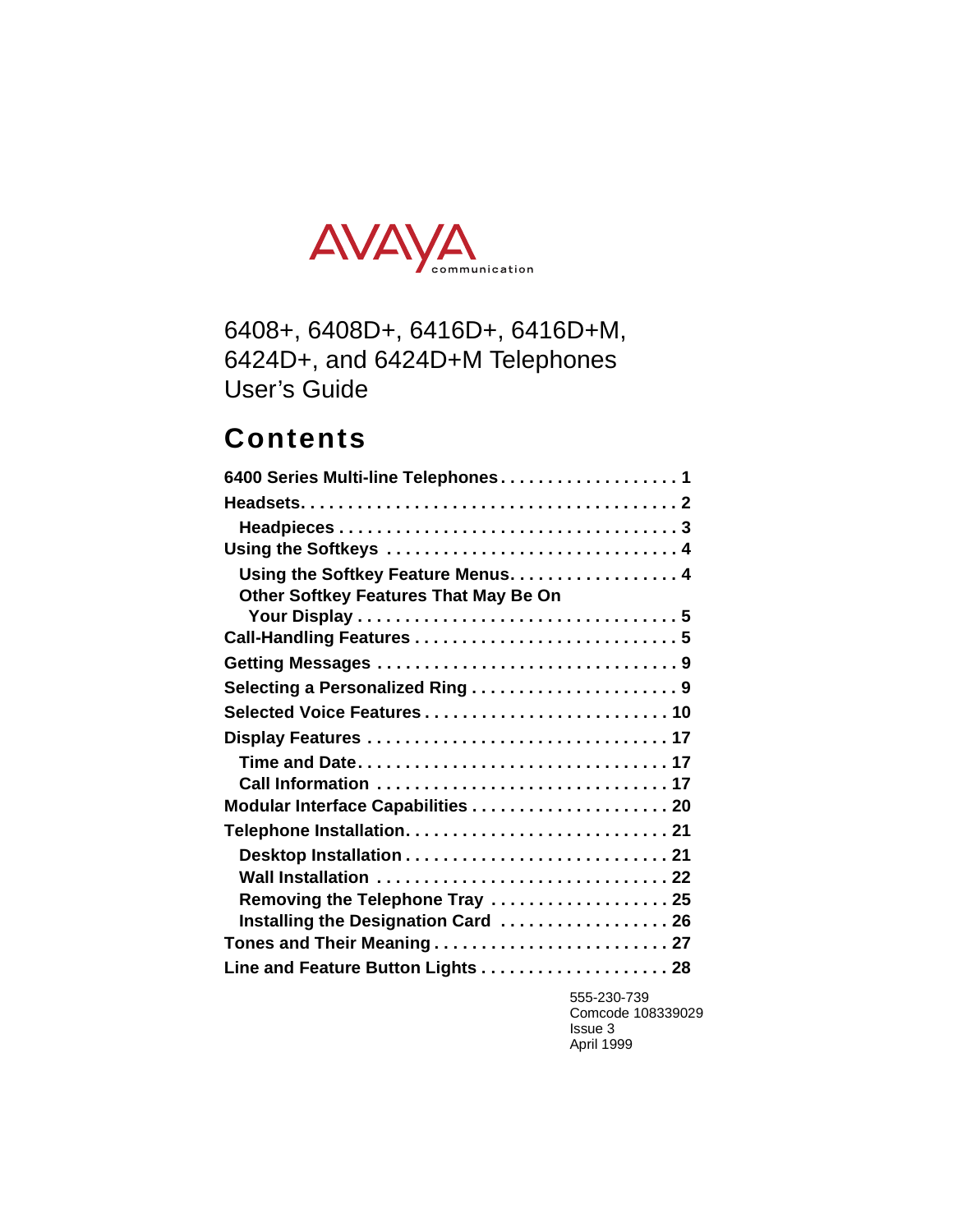**Some versions of DCP display telephones are intended for export outside of the U.S. These telephones initialize with "EXPORT VERSION" on the display. Display features are not operative until after this display disappears.**

**If the "EXPORT VERSION" display does not disappear within a few seconds, activate the Test function by pressing the Transfer button. If this action does not remove the "EXPORT VERSION" display, contact your system administrator.**

#### **NOTICE**

While reasonable efforts were made to ensure that the information in this document was complete and accurate at the time of printing, Lucent Technologies can assume no responsibility for any errors. Changes or corrections to the information contained in this document may be incorporated into future issues.

#### **TO ORDER COPIES OF THIS DOCUMENT**

**Contact:** Lucent Technologies BCS Publications Center 2855 N. Franklin Road Indianapolis, IN 46219 Domestic: 1 800 457-1235 International: 1 317 322-6791 Domestic Fax: 1 800 457-1764 International Fax: 1 317 322-6699

**Order:** Document No. 555-230-739 Issue 3, April 1999

#### **HEARING AID COMPATIBILITY**

The 6400-Series telephones are Hearing Aid Compatible (HAC), and thus all units have "HAC" printed on them.

#### **YOUR RESPONSIBILITY FOR YOUR SYSTEM'S SECURITY**

You are responsible for the security of your system. Lucent Technologies does not warrant that this product is immune from or will prevent unauthorized use of common-carrier telecommunication services or facilities accessed through or connected to it. Lucent Technologies will not be responsible for any charges that result from such unauthorized use. Product administration to prevent unauthorized use is your responsibility and your system manager should read all documents provided with this product to fully understand the features available that may reduce your risk of incurring charges.

#### **TRADEMARKS**

DEFINITY and AUDIX are registered trademarks of Lucent Technologies. Mirage, Star Set, and Supra are registered trademarks of Plantronics, Inc.

#### **OBTAINING PRODUCTS**

To learn more about Lucent Technologies products and to order any of these products, contact Lucent Direct, the direct-market organization of Lucent Technologies Business Communications System. Access their web site at www.lucentdirect.com or call the following numbers: customers should call 1 800 451-2100 or account executives can contact Lucent Direct at 1 800 778 1880 (voice) or 1 800 778-1881 (fax).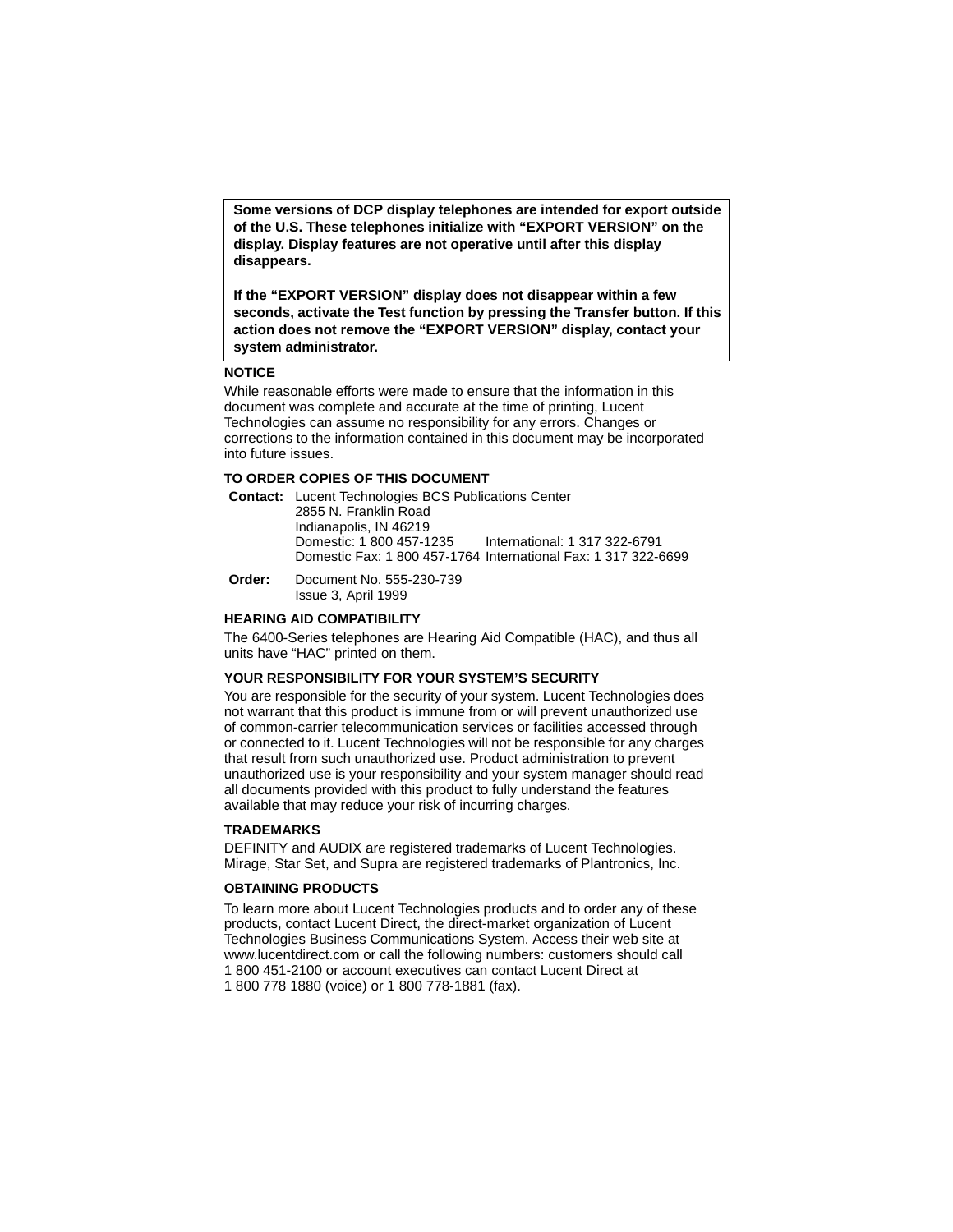#### **THE "CE" MARK**

If the "CE" mark is affixed to this equipment. it means that it conforms to the European Union Electromagnetic Compatibility Directive (89/336/EEC) and the Low Voltage Directive (73/23/EEC).

**BCS Product Publications All Rights Reserved** Middletown, New Jersey 07748-1998 Printed in USA

**Prepared by © 1999 Lucent Technologies**

## **IMPORTANT USER SAFETY INSTRUCTIONS**

The most careful attention has been devoted to quality standards in the manufacture of your new telephone. Safety is a major factor in the design of every set. But, safety is YOUR responsibility too.

Please read carefully the helpful tips listed below and on the next page. These suggestions will enable you to take full advantage of your new voice terminal. Then, retain these tips for later use.

## **A** CAUTION:

This telephone is NOT for residential use. It is for business systems applications ONLY. It will NOT operate on public networks. It MUST BE connected to a DEFINITY Enterprise Communications Server. Use in a residential environment could result in an electrical short circuit when the telephone wiring is set up to provide other applications, for example, for appliance control or power transformers. The AC power used in these applications may create a safety hazard by placing a direct short circuit across the telephone wiring.

### **Use**

When using your telephone equipment, the following safety precautions should always be followed to reduce the risk of fire, electric shock, and injury to persons.

- Read and understand all instructions.
- Follow all warnings and instructions marked on the telephone.
- This telephone can be hazardous if immersed in water. To avoid the possibility of electric shock, do not use it while you are wet. If you accidentally drop the telephone into water, do not retrieve it until you have first unplugged the line cord from the modular wall jack. Then, call service personnel to ask about a replacement.
- Avoid using the telephone during electrical storms in your immediate area. There is a risk of electric shock from lightning. Urgent calls should be brief. Even though protective measures may have been installed to limit electrical surges from entering your business, absolute protection from lightning is impossible.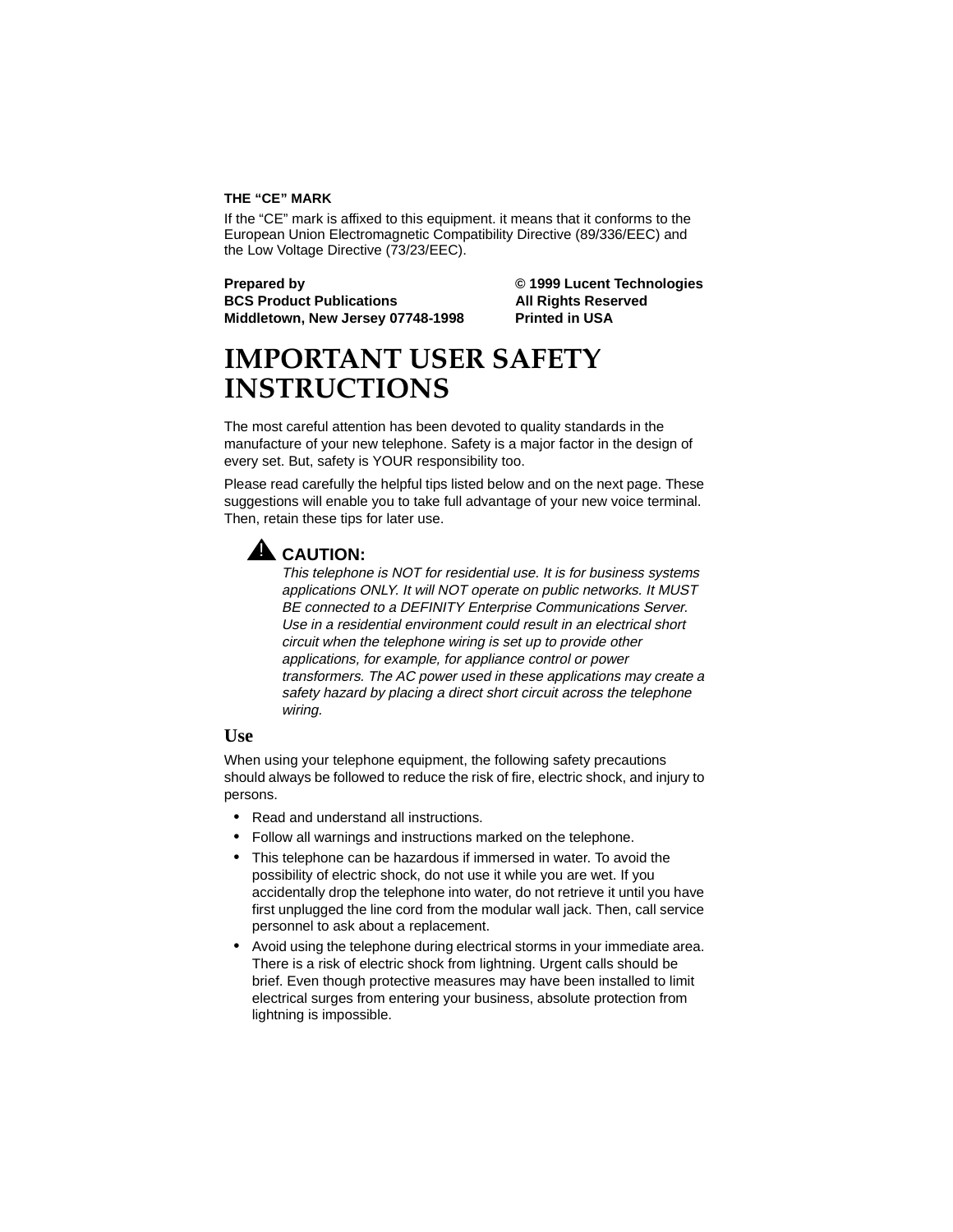- If you suspect a natural gas leak, report it immediately, but use a telephone away from the area in question. The telephone's electrical contacts could generate a tiny spark. While unlikely, it is possible that this spark could ignite heavy concentrations of gas.
- Never push objects of any kind into the equipment through housing slots since they may touch hazardous voltage points or short out parts that could result in a risk of electric shock. Never spill liquid of any kind on the telephone. If liquid is spilled, however, refer servicing to proper service personnel.
- To reduce the risk of electric shock, do not disassemble this telephone. There are no user serviceable parts. Opening or removing covers may expose you to hazardous voltages. Incorrect reassembly can cause electric shock when the telephone is subsequently used.

## **Service**

- 1. Before cleaning, unplug the telephone from the modular wall jack. Do not use liquid cleaners or aerosol cleaners. Use a damp cloth for cleaning.
- 2. Unplug the telephone from the modular wall jack. Be sure to refer servicing to qualified service personnel when these conditions exist:
	- If liquid has been spilled into the telephone.
	- If the telephone has been exposed to rain or water.
	- If the telephone has been dropped or the housing has been damaged.
	- If you note a distinct change in the performance of the telephone.

## **SAVE THESE INSTRUCTIONS**



When you see this warning symbol on the product, refer to this instructions booklet packed with the product for **!** more information before proceeding.

Intellectual property related to this product (including trademarks) and registered to Lucent Technologies Inc. has been transferred or licensed to Avaya Inc.

Any reference within the text to Lucent Technologies Inc. or Lucent should be interpreted as references to Avaya Inc. The exception is cross references to books published prior to April 1, 2001, which may retain their original Lucent titles.

Avaya Inc. formed as a result of Lucent's planned restructuring, designs builds and delivers voice, converged voice and data, customer relationship management, messaging, multi-service networking and structured cabling products and services. Avaya Labs is the research and development arm for the company.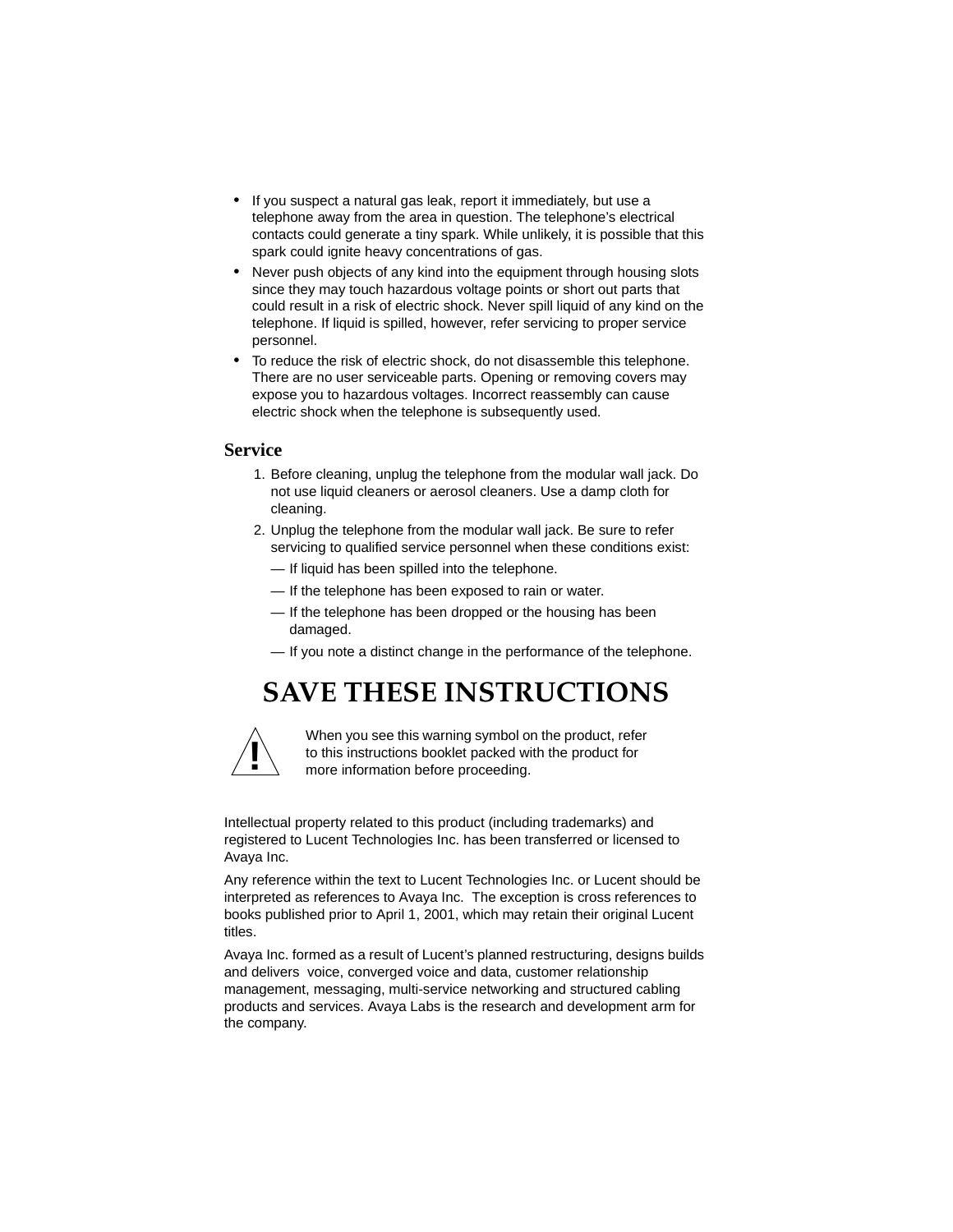# **6400 Series Multi-line Telephones**

The 6400 Series multi-line telephones include the following:

- **The 6408+ Telephone —** has eight call appearance/feature buttons with a two-way speakerphone.
- **The 6408D+ Telephone —** has eight call appearance/feature buttons, a 2-line by 24-character display, and a two-way speakerphone.
- **The 6416D+ and 6416D+M Telephones** have 16 call appearance/ feature buttons, a 2-line by 24-character display, and a two-way speakerphone.
- **The 6424D+ and 6424D+M Telephones —** have 24 call appearance/ feature buttons, a 2-line by 24-character display, and a two-way speakerphone.
	- **Note:** Only the 6416D+M and 6424D+M have modular capabilities. For more information on this feature, see ["Modular Interface](#page-23-0)  [Capabilities" on page 20.](#page-23-0)

Use Figure 1 below to familiarize yourself with your 6400 Series telephone. (The 6408D+ is shown in Figure 1.)



**FIGURE 1 The 6408D+ Telephone**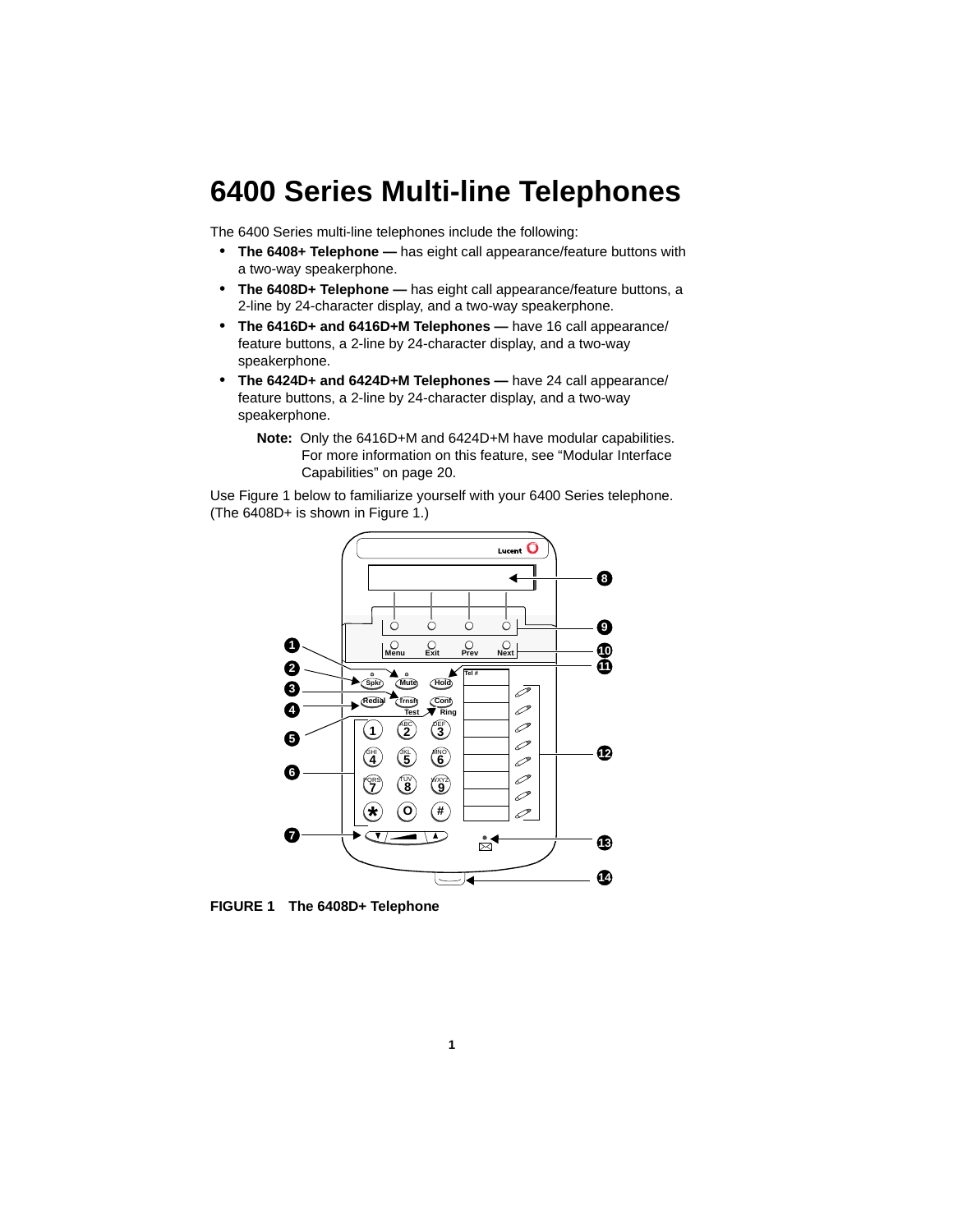The following features correspond to the numbers in Figure 1.

| 1) Mute button           | 8) Display — available only on the<br>6408D+, 6416D+ and 6416D+M, and<br>the $6424D+$ and $6424D+M$ |
|--------------------------|-----------------------------------------------------------------------------------------------------|
| 2) Speaker button        | 9) Softkeys                                                                                         |
| 3) Transfer/Test button  | 10) Display control buttons                                                                         |
| 4) Redial button         | 11) Hold button                                                                                     |
| 5) Conf/Ring button      | 12) Call appearance/feature buttons                                                                 |
| 6) Dial pad              | 13) Message light - labeled $\geq$                                                                  |
| 7) Volume control button | 14) Tray handle                                                                                     |

## **Headsets**

On all of the 6400 Series telephones except the 6416D+M and 6424D+M, the headset connection consists of a headpiece (shown as **1** in Figure 2 below) and modular base unit (shown as **2** in Figure 2). In this instance, the base unit plugs into the Handset jack (shown as **3** in Figure 2).



#### **FIGURE 2 The Headset Attached to the Handset Jack on a 6400 Series Telephone (via a Modular Base Unit)**

On the 6416D+M and 6424D+M sets, there is a jack provided for ONLY the headset. In Figure 3, the headset is shown as **1**; the Headset jack is shown as **2**. On these sets, the headset can either be connected, with an adapter cord (shown as **3** in Figure 3), to the Headset jack on the back of the telephone or connected to a modular base unit which then plugs into the Headset jack.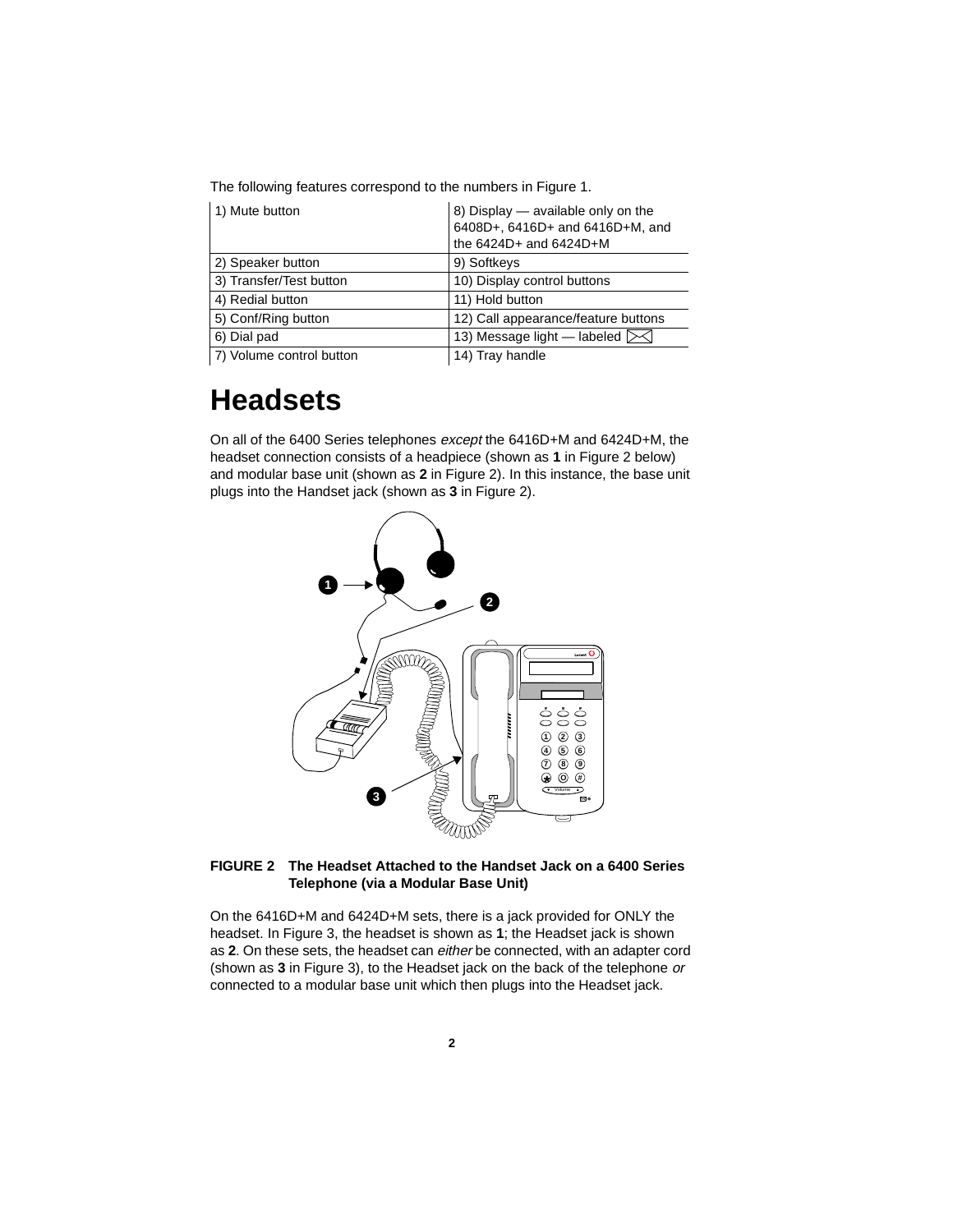**Note:** When a modular base unit is used with the Headset jack, the handset should remain plugged into the Handset jack.

The privacy of the Whisper Page announcement cannot be guaranteed when telephones have modular base units other than the M10L-8400 (Comcode: 407639715; PEC: 3122-022). The M10L-8400 is the only modular base unit that should be used for the 6400 Series telephones. Note that this does NOT apply to headsets plugged into the Headset jack on the back of the 6416D+M and 6424D+M telephones that do not require a modular base. For more information, see the instructions for the Whisper Page feature in the **Voice Features** section.

**Note:** If you plug the headset directly into the Headset jack, you may use a button on the adapter cord, if so equipped, to go off-hook and on-hook, or a **Headset On/Off** button may be administered.



**FIGURE 3 The Headset Connected to the Headset Jack on the 6416D+M and 6424D+M Telephones (No Modular Base Unit Required)**

## **Headpieces**

The following headpieces can be used with these telephones:

#### **Headpieces with Modular Bases or with Adapter Cords**

- **Mirage® —** Receiver fits over either ear. Not for noisy environments.
- **StarSet® —** Eartip fits in ear canal.
- **Supra® Monaural —** Adjustable headband and soft ear cushion.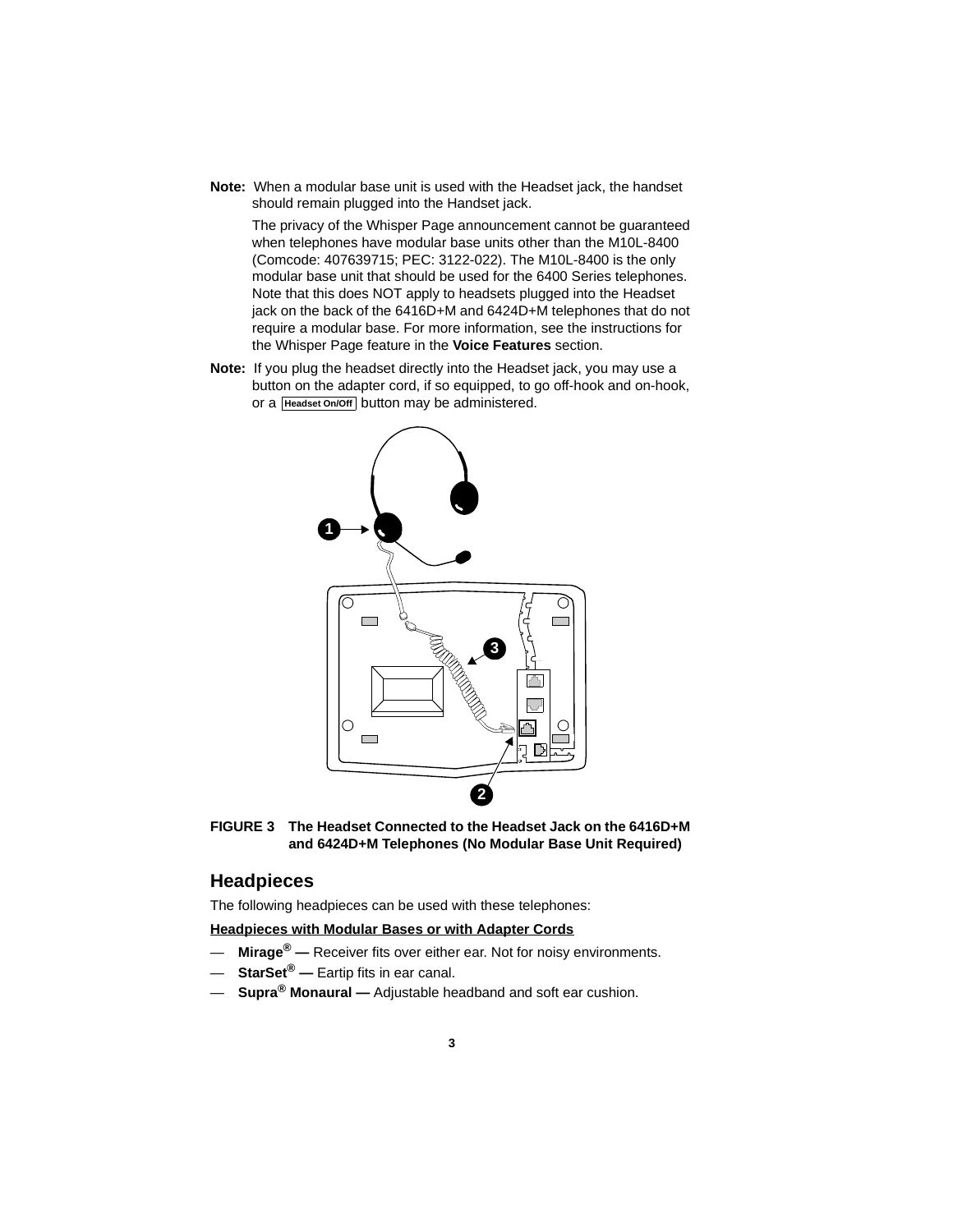- **Supra Monaural Noise-Canceling (NC) —** Same as above with noise-canceling microphone that reduces background noise transmission by up to 75 percent.
- **Supra Binaural** Sound in both ears.
- **Supra Binaural Noise-Canceling (NC) —** Same as above with noise-canceling microphone on flexible boom; features windscreen and reduces background noise transmission by up to 75 percent.
- **Note:** For direct connection to the Headset jack on the 6416D+M and 6424D+M, use the following cord: HIC-01; Comcode: 408122950; PEC: 3124-IC/A.

## **Using the Softkeys**

The softkeys are the four unlabeled round keys located directly below the display. The four round display control buttons, labeled **Menu**, **Exit**, **Prev**, and **Next** are located under the softkeys. See Figure 4.



**FIGURE 4 The Display, Softkeys, and Display Control Buttons**

## **Using the Softkey Feature Menus**

There are three separate softkey feature menus. Each of these menus allows you to select from four different features.

You can enter Softkey Mode (and view the softkey feature menu) by pressing the display control button labeled **Menu**. The following is an example of a softkey feature menu.

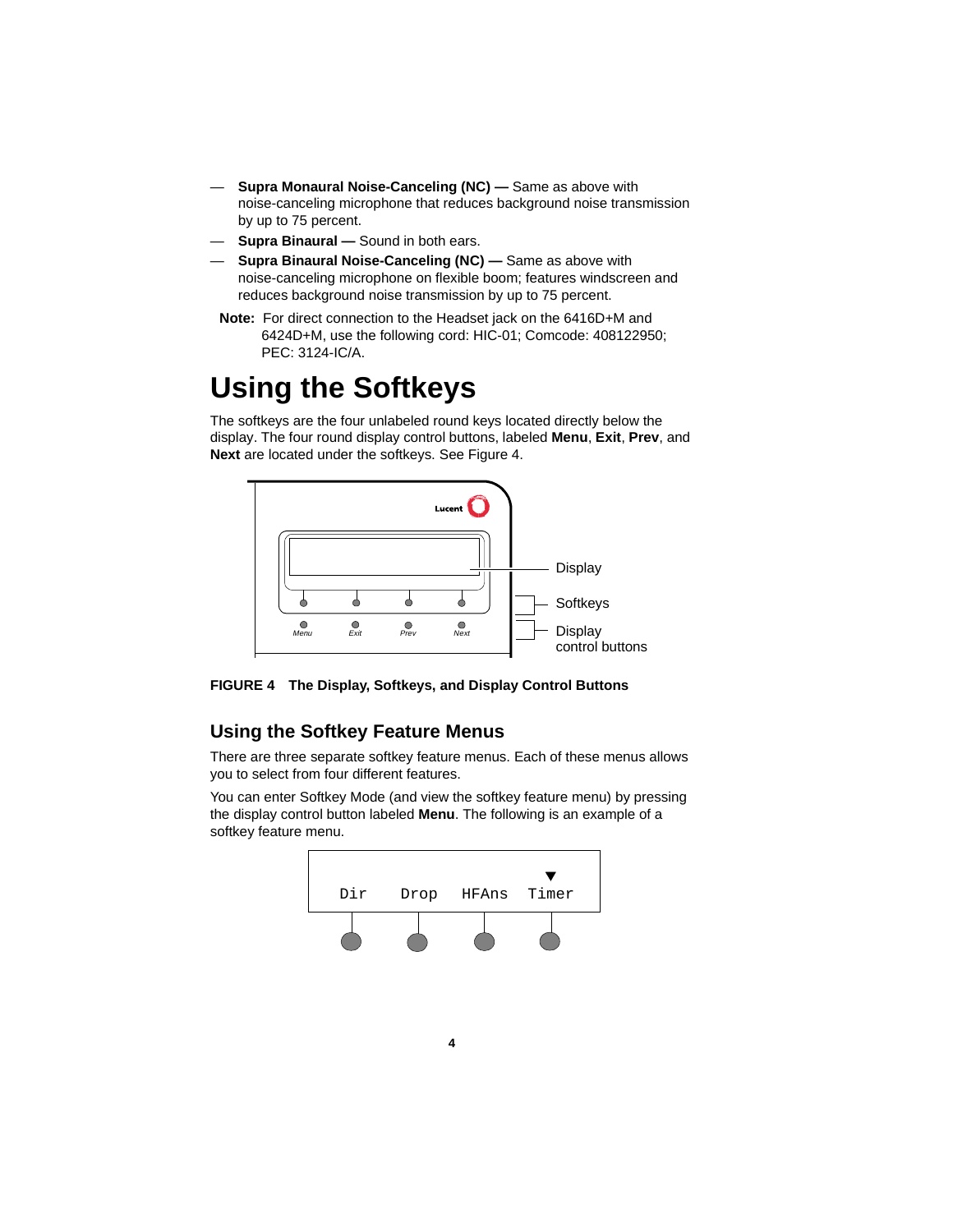The **top line** of each softkey feature menu screen shows you the status of each of the four features. An arrow appears above the feature name or abbreviation if that feature is active. In the above example, the arrow above the Timer feature indicates that feature is active.

The **second line** on each softkey feature menu shows the features you can access. To use any of these features, you must press the softkey below the feature name or abbreviation.

Press the **Next** or **Prev** button until the feature you want to use appears on the display.

**Note:** An error tone (one beep) sounds when you have made an inappropriate softkey entry.

> Press the **Exit** button at any time to exit the softkey feature menus and return to normal call-handling operation.

## **Other Softkey Features That May Be On Your Display**

There are 12 default features that can be accessed with the softkeys on a 6400 Series telephone. However, the system manager may substitute other softkey features in their place.

## **Call-Handling Features**

### **Conference**

The Conference feature allows you to conference up to six parties (including yourself) on a call.

#### **To add another party to a call (for a total of six parties)**

- 1. Press Conf. [dial tone]
- 2. Dial the number of the new party and wait for an answer.
- 3. When you want to add the new person, press  $\zeta$  conf  $\gtrsim$  again.
- 4. Repeat Steps 1 through 3 for additional conference connections.

#### **To add a call you have put on hold to another call you are connected to**

- 1. Press Conf. [dial tone]
- 2. Press the call appearance button of the call on hold (first call).
- 3. Press  $\bigcirc$  conf $\bigcirc$  again.

#### **To drop the last person added to the conference call**

1. **With a display:** Press the **Menu** button and then press the softkey below **Drop**.

**Without a display:** Press the **Drop** button (if administered).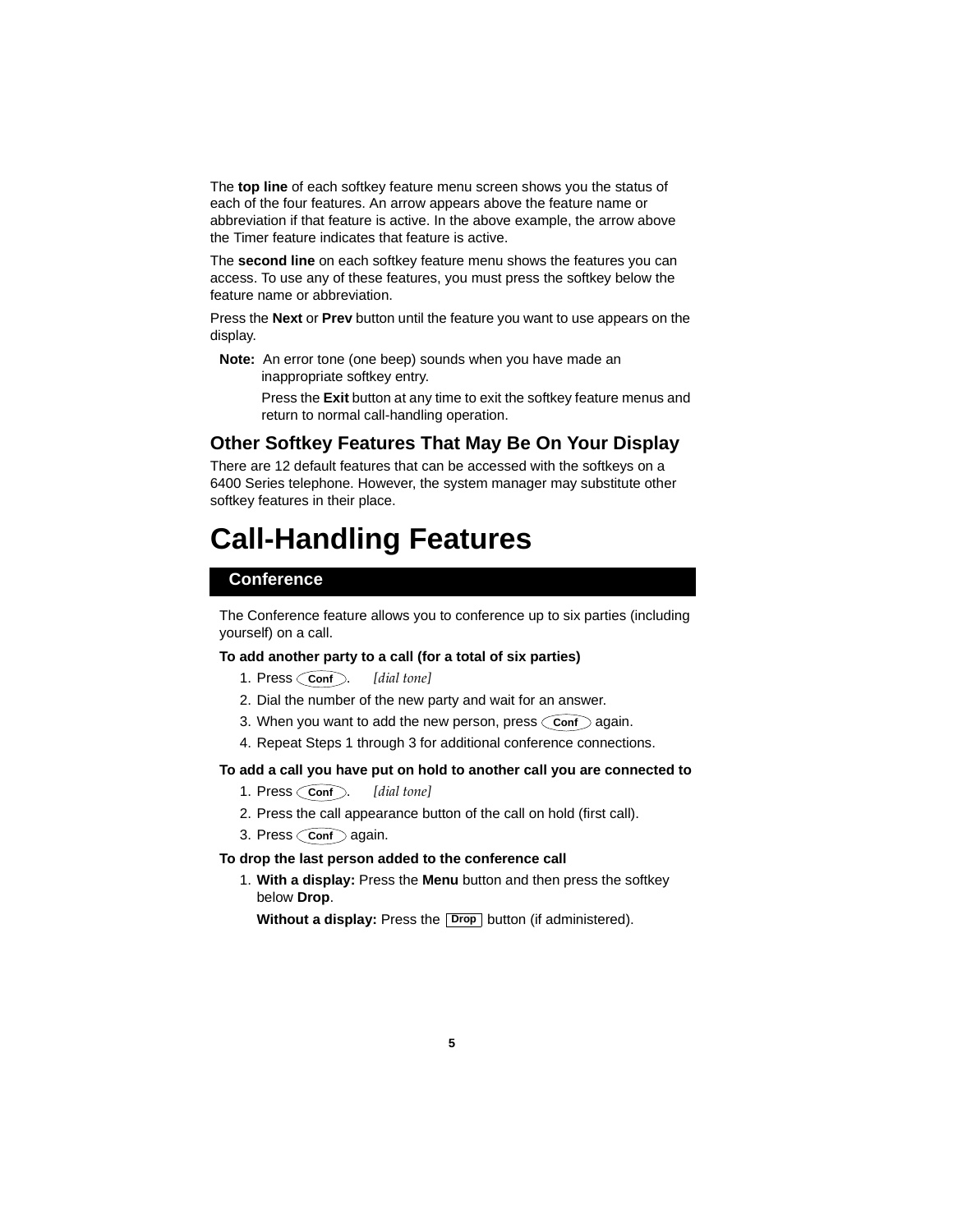### **Hold**

The Hold feature puts a call on hold until you can return to it.

#### **To put a call on hold while you answer another call or perform another task**

1. Press **Hold**.

#### **To answer a new call while active on another**

- 1. Press **Hold**.
- 2. Press the call appearance button of the incoming call.

#### **To return to the held call**

- 1. Press the call appearance button of the held call.
- **Note:** If your telephone is connected to DEFINITY Release 7.1 or a later release and if there is only one call on hold at your telephone, you can transfer the call or initiate a conference call by pressing  $\lceil\mathsf{Trnsfr}\rceil$  or Conf without first returning to the held call.

### **Redial**

The Redial (or Last Number Dialed) feature automatically redials the last extension or outside number (up to 24 digits) you dialed.

#### **To redial the last number that you dialed**

1. Press **Redial**.

### **Speaker (Listen-Only) and Group Listen**

The Speaker feature allows you to place calls or access other features without lifting the handset. However, in order to speak to the other party, you must use the handset. With the Group Listen feature, the handset and speaker are active at the same time.

**Note:** All of the 6400 Series telephones described in this manual can be optioned for either a two-way speakerphone or a one-way, listen-only speaker. Check with your system manager to see which feature you can use on your telephone.

**To use the listen-only speaker to place a call without lifting the handset or for any listening-only feature (such as monitoring a call on which you have been put on hold or for group listening)**

- 1. Press (Spkr).
- 2. Place a call or access the selected feature.
- 3. Adjust speaker volume if necessary: To raise the volume, press the right half of the Speaker Volume control button labeled  $\lfloor \nearrow \rfloor$ ; to lower the volume, press the left half of the Speaker Volume control button labeled  $\lceil\bigvee\rceil$ .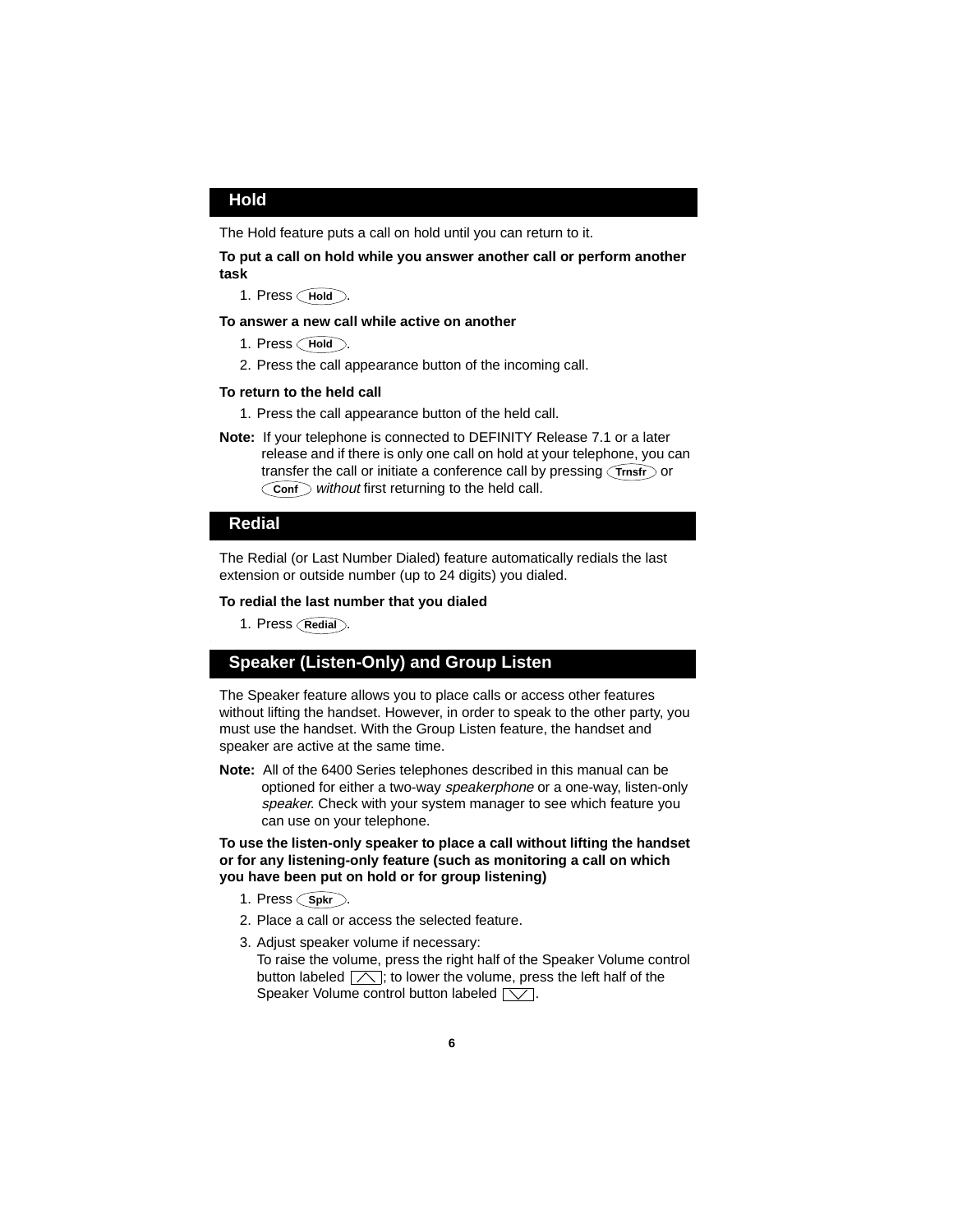If you have a display, it shows the volume level: (There are eight volume levels.)



#### **To turn off the speaker and return to handset**

1. Pick up the handset.

#### **To end a call (while the handset is on-hook and only the speaker is active)**

1. Press (Spkr).

#### **To activate the speaker while using the handset so that both are active at the same time (the Group Listen feature, if administered)**

- 1. While you are using the handset, activate the speaker by pressing . **Spkr**
- **Note:** If you hang up the handset within 10 seconds after pressing (Spkr), the call remains active on the speaker.

If you hang up the handset more than 10 seconds after pressing Spkr), the speaker will also turn off, and the call is disconnected.

### **Speakerphone**

The two-way built-in speakerphone allows you to place and answer calls without lifting your handset.

- **Note:** Your telephone may be set for the two-way speakerphone or for the one-way, listen-only speaker. Check with your system manager to see which of these features you can use.
- **Note:** Speakerphones may not operate satisfactorily in every environment (such as in very noisy locations). In such an environment, the one-way, listen only speaker should be used.
- **Note:** Some locations may wish to use the speakerphone for the Group Listen feature. With this feature you can hear the other person through the handset and speakerphone, but in order to speak to the other person, you must use the handset. Ask your system manager if the Group Listen feature has been administered for your telephone.

#### **To place or answer a call without lifting the handset, or to use the speakerphone with any feature**

- 1. Press (Spkr).
- 2. Place or answer the call, or access the selected feature.
- 3. Adjust speakerphone volume if necessary: To raise the volume, press the right half of the Volume control button labeled  $\Box$ ; to lower the volume, press the left half of the Volume control button labeled  $\sqrt{\sqrt{ }}$ .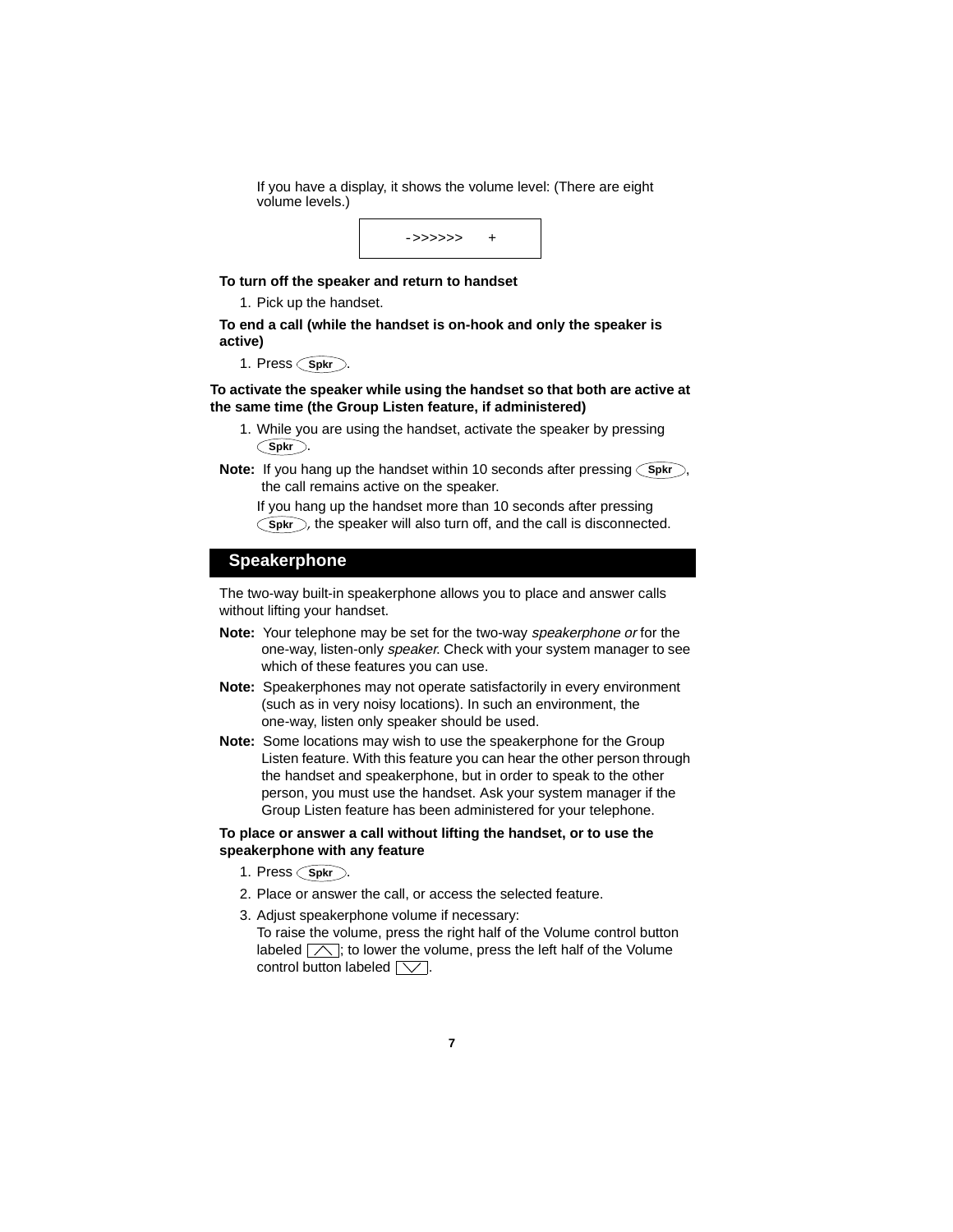4. If you have a display, it shows: (There are eight volume levels.)



### **To change from the speakerphone to the handset**

1. Pick up the handset and talk.

#### **To change from the handset to the speakerphone**

- 1. Press **Spkr**.
- 2. Within 10 seconds, hang up the handset.

#### **To use the Group Listen feature (if administered) in which the handset and the speaker are active at the same time**

- 1. While you are active on the handset, press  $\bigcirc$ spkr...
- **Note:** If you hang up the handset within 10 seconds after pressing (Spkr), the call remains active on the speaker.

If you hang up the handset more than 10 seconds after pressing **Spkr**), the speaker will also turn off, and the call is disconnected.

#### **To end a call**

1. Press Spkr again.

#### **Test**

The Test feature allows you to test the lights and display on your telephone.

#### **To test the lights and display on your telephone**

1. While on-hook, press and hold down *(Trnsfr)*.

*Lights go on in columns, and if there is a display on the telephone, all the display segments fill in.*

2. To end test, release *(Trnsfr)*.

*Lights return to normal operation.*

**Note:** If the lights or the display segments do not respond during the test, see your system manager.

### **Transfer**

The Transfer feature allows you to transfer a call from your telephone to another extension or outside number.

#### **To send the present call to another extension**

- 1. While on a call, press *(Trnsfr).* [dial tone]
- 2. Dial the number to which the call is to be transferred. *[ringing tone]*
- 3. Remain on the line and announce the call. (If the line is busy or if there is no answer, you can return to the held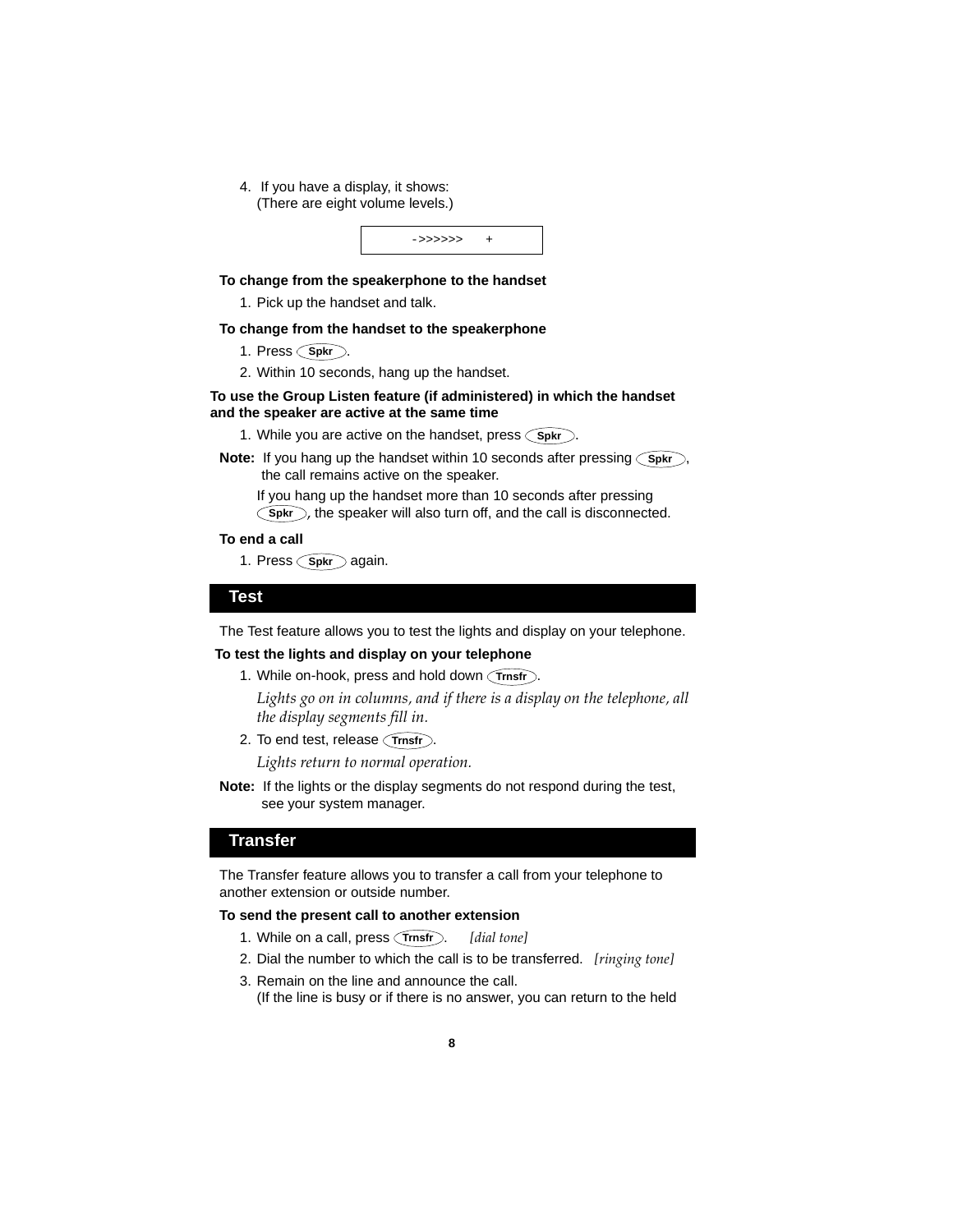call by pressing its call appearance button.)

- 4. Press *Trnsfr* again to complete the transfer.
- 5. Hang up.
- **Note:** If your telephone is connected to a DEFINITY Release 6.3.2 or a later release, your administrator may have chosen Transfer-on-Hang-up. In this case, you can transfer a call by pressing (Trnsfr), dialing the number to which the call is to be transferred, and then hanging up. To cancel an attempted transfer, press **Drop** or press the original call appearance. If your system has auto-hold activated, use **Drop** to cancel a transfer so that the potential transfer recipient is not left on hold.

## **Getting Messages**

### **Message**

Your Message light goes on when a caller has left a message for you.

**Note:** If your telephone has a display, you may also be able to use the Message Retrieval display feature.

For directions on retrieving your messages, see your system manager.

## **Selecting a Personalized Ring**

## **Select Ring**

The Select Ring feature allows you to choose your own personalized ringing pattern for your telephone from among eight different patterns.

#### **To select a personalized ringing pattern**

1. While on-hook, press  $\zeta$  **Conf** .

*Current ringing pattern plays and repeats every three seconds.*

- 2. Continue to press (and then release)  $\bigcirc$  conf  $\bigcirc$  to cycle through all eight ringing patterns.
- 3. If you want to save the ringing pattern currently being played, do not press  $\bigcirc$  conf  $\bigcirc$  anymore. You will hear the selected ringing pattern two more times, and then it will be automatically saved.

 *You will hear a confirmation tone (two rising tones), and your new ringing pattern is set.*

**Note:** If you go off-hook, receive a call, or lose power during selection, the process is canceled and you must start again.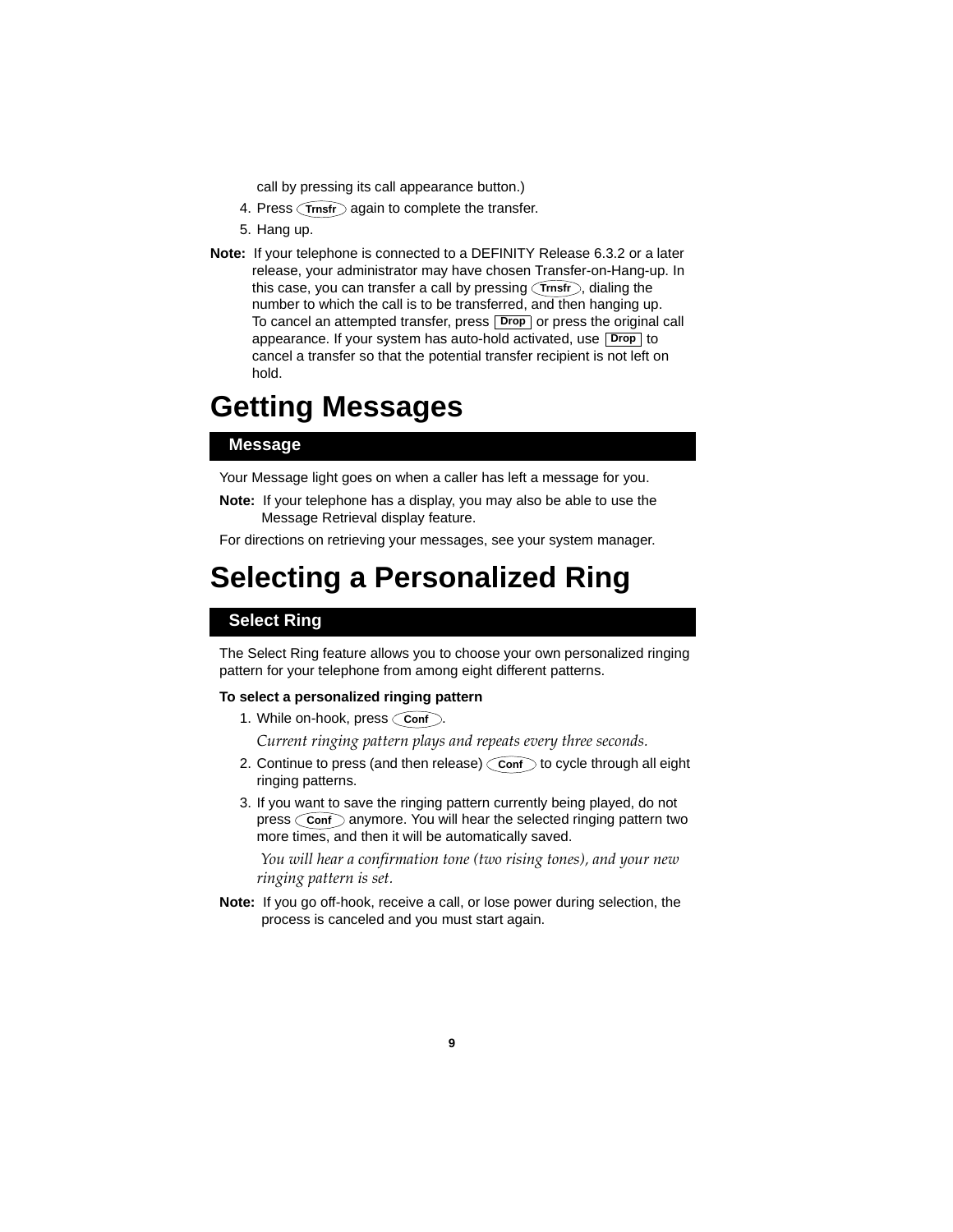## **Selected Voice Features**

## **Abbreviated Dialing/Automatic Dialing (AD)**

The Abbreviated Dialing (AD) feature allows you to store selected telephone numbers for quick and easy dialing. Each number can be a complete or partial telephone number, an extension number, or a trunk or feature access code. Abbreviated Dialing offers four possible types of lists — Personal, Group, System, and Enhanced, and you can have a total of three lists. (Of these three lists, you can have only one System List and one Enhanced List.) You program numbers on a Personal List; numbers on Group Lists are programmable by the controller of the list; System Lists and Enhanced Lists are programmable only by the system manager.

You can also program a number on an AD button that is not stored on an AD list. This Automatic Dialing number can be up to 16 digits and characters.

#### **For all 6408+ telephones, and all 6408D+, 6416D+ and 6416D+M, and 6424D+ and 6424D+M telephones connected to DEFINITY switches 6.2 and prior releases, or when using the Program feature access code To program/reprogram an AD button (administered as a feature button)**

- **Note:** The system manager must first program a call appearance/ feature button as an AD button before you can program a number on it.
- **Note:** There is a 10-second time limit between your entering the Program mode and entering the first digit of an AD button, and then a 10-second time limit between each digit. If you hear intercept tone while you are programming the button, you have exceeded the time limit and you must begin again.
- 1. Locate the Program button on your telephone. There are three possibilities.
	- a. If you are using a telephone with a display, press the **Menu** button and, if necessary, the **Next** or **Prev** button until **Prog** appears on the display screen.
	- b. If you telephone does not have a display or if Prog is not available on your display, press **Program** administered as a feature button.
	- c. Ask your system manager for the AD Program feature access code.
- 2. Pick up the handset or press  $\bigcirc$ **s**pkr $\bigcirc$ . [dial tone]
- 3. Press the **Prog** button (or dial the feature access code).
- 4. Press the AD button to be programmed.
- 5. Dial an outside number, extension, or feature access code you want to store (as you would normally dial it).
- [confirmation tone] **#**
- 7. Repeat Steps 4 through 6 (within 10 seconds) to program additional buttons.
- 8. Hang up or press (Spkr) to end programming.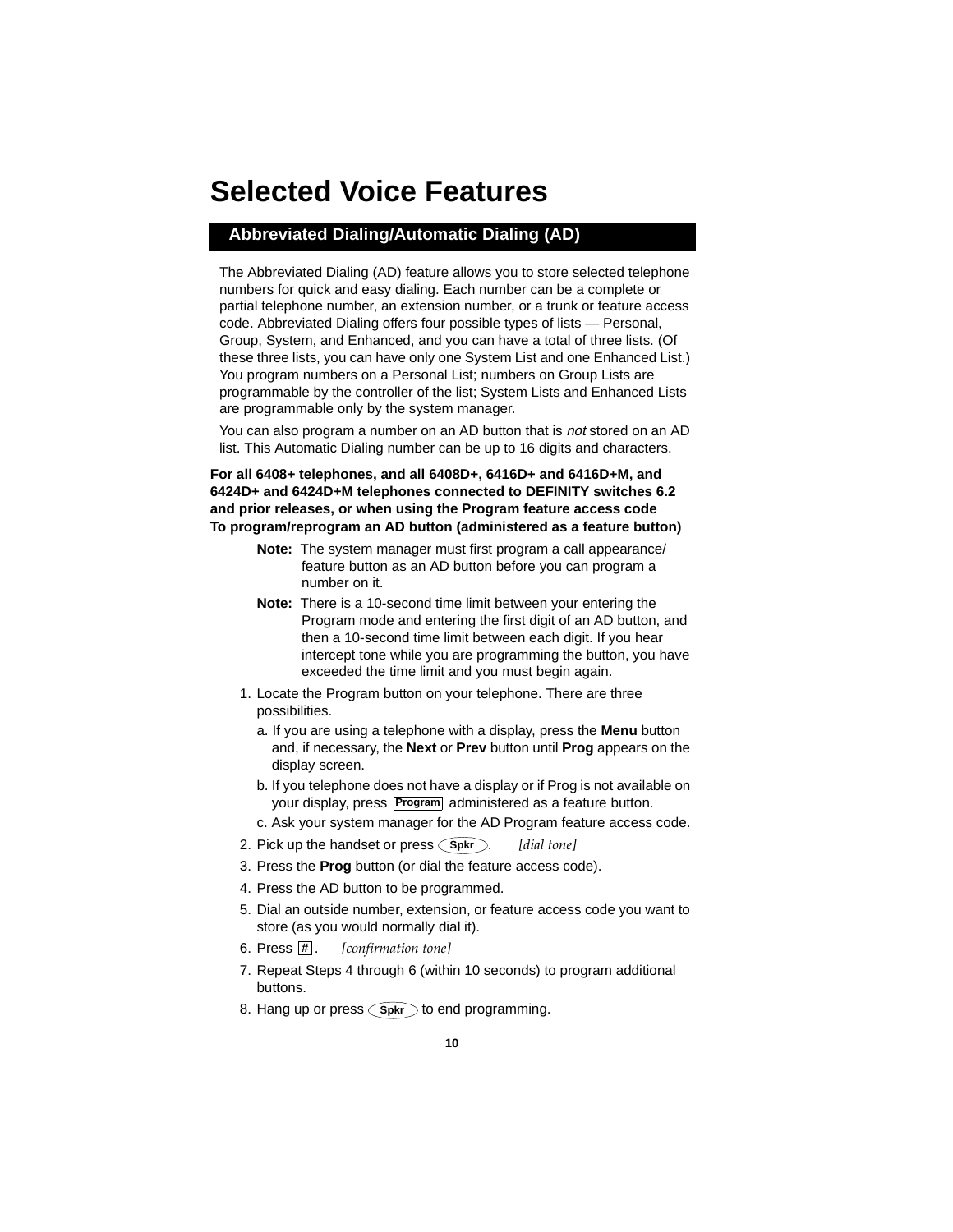#### **For 6408D+, 6416D+ and 6416D+M, and 6424D+ and 6424D+M telephones connected to a DEFINITY ECS Release 6.3 or later To program an Abbreviated Dialing button on the softkey feature menu screens or on a feature button**

- **Note:** If you make a mistake while programming an AD button on your display, you CANNOT move back a space to erase it. Instead, save whatever you have entered by pressing the "#" key and then start over.
- 1. Locate the Program button. It will either be a button labeled **Program** or you will see **Prog** on one of the feature menu screens.
- 2. To access the Program feature, press the **Menu** button, then the **Next** or **Prev** button, if necessary, until you see **Prog** on the display. Then press the softkey below **Prog**. If Prog is not on one of your feature menu screens, press the **Program** button.

*Your telephone will automatically go off-hook, and the light next to will go on.*  **Spkr**

3. Select the feature button or the AD softkey you want to program. (To do this, press the **Menu** button again, then press **Next** or **Prev**, if necessary, until you see the AD softkey label, such as AD1, on the display.)

*You will see the message,* **Change number? Yes=1 No=2** *on the display.*

- 4. If you want to enter a new number or change an existing number, press the "1" key on the dial pad. If you do not want to change the number, press the "2" key and skip to Step 6.
- 5. When you see the message **Enter number:** on the display, enter the number you want that button to call. When you have finished entering the number, press the "#" key. Go on to the next step.

**Note:** When you have changed the number called by a feature button, you may want to change its label on the paper strip too.

- 6. When you see the message **Change label? Yes=1 No=2**, press the "1" key on the dial pad to change a button label. If you do not want to change the label, press the "2" key and skip to Step 8.
- 7. When you see the message **Enter label** on the display, use the dial pad to enter the label you want, up to five characters. (Pressing a dial pad key once enters the first letter on the key; if you want a different letter or the number, press the key repeatedly until the character you want appears on the display.) Press the "\*" key to advance to the next space. When you have finished entering the label, press the "#" key.
- 8. When you see the message **Press button to program**, decide if you want to program another button. If so, go back to Step 3. If not, go on to the next step.

**Note:** When you program a label, it does not appear on the display until you hang up.

9. To exit from Programming mode, press the **Speaker** button.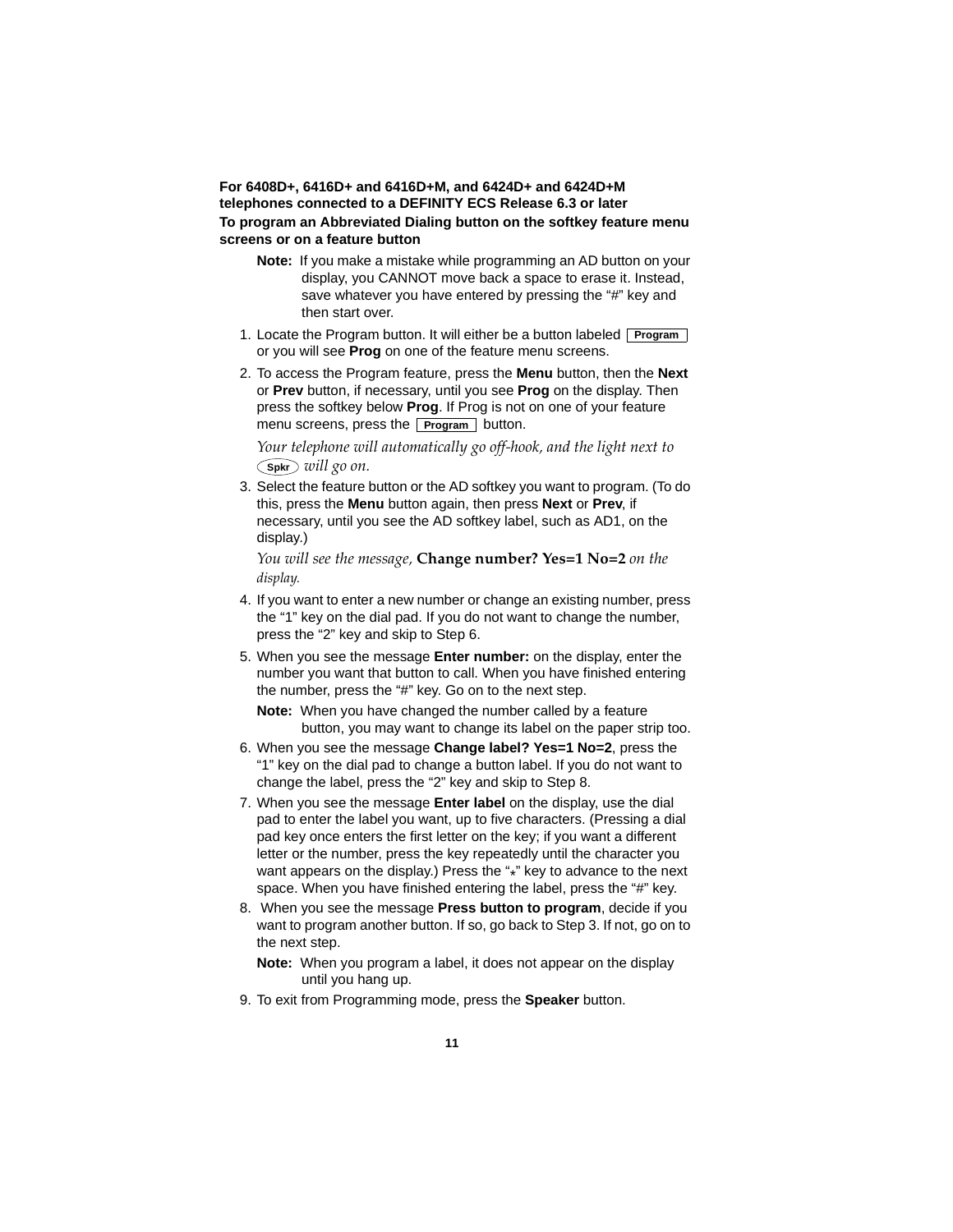#### **To place an AD call**

1. Press the selected AD button, either a feature button or the softkey below the AD feature on the feature menu screens.

#### **To program or reprogram an outside number, extension, or feature access code into an AD personal list**

- 1. Locate the Program button on your telephone. There are three possibilities.
	- a. If you are using a telephone with a display, press the **Menu** button and, if necessary, the **Next** or **Prev** button until **Prog** appears on the display screen.
	- b. If your telephone does not have a display or if **Prog** is not available on your display, press **Program** administered as a feature button.
	- c. Ask your system manager for the AD Program feature access code.
- 2. Pick up the handset or press  $\bigcirc$ spkr $\bigcirc$ . [dial tone]
- 3. Press the Program button (or dial the feature access code).
- 4. Dial the Personal List number (**1, 2, or 3**).
- 5. Dial the list item (**1, 2, 3...**) .
- 6. Dial the number you want to store (up to 24 digits) as you would normally dial it.
- [*confirmation tone*] 7. Press  $\overline{\mathbf{H}}$ .
- 8. Repeat Steps 5 through 7 if you want to program additional items on the same list; hang up and begin again at Step 2 if you want to program items on another list.
- 9. Hang up or press (Spkr) to end programming.
- **Note:** Record your personal list items on the Abbreviated Dialing list on the cards in the tray under the telephone; group, system, and enhanced list can be obtained from your system manager.

#### **To place a call using an AD list button or code**

1. Press the **Pers List** or **Grp List** or **Sys List** buttons (if administered) **or** Dial the appropriate AD List code for List 1, or List 2, or List 3. *[dial tone]*

**Note:** An **Enhcd List** (Enhanced List) may also be available; see your system manager.

2. Dial the desired list item (**1, 2, 3...**).

## **Call Forwarding All Calls**

The Call Forwarding feature temporarily forwards all your calls to another extension or to an outside number, depending on your system.

#### **To temporarily redirect all calls to an extension or outside number of your choice**

1. **With a display:** Press the **Menu** button and then press the softkey below **CFrwd** (while on-hook or off-hook).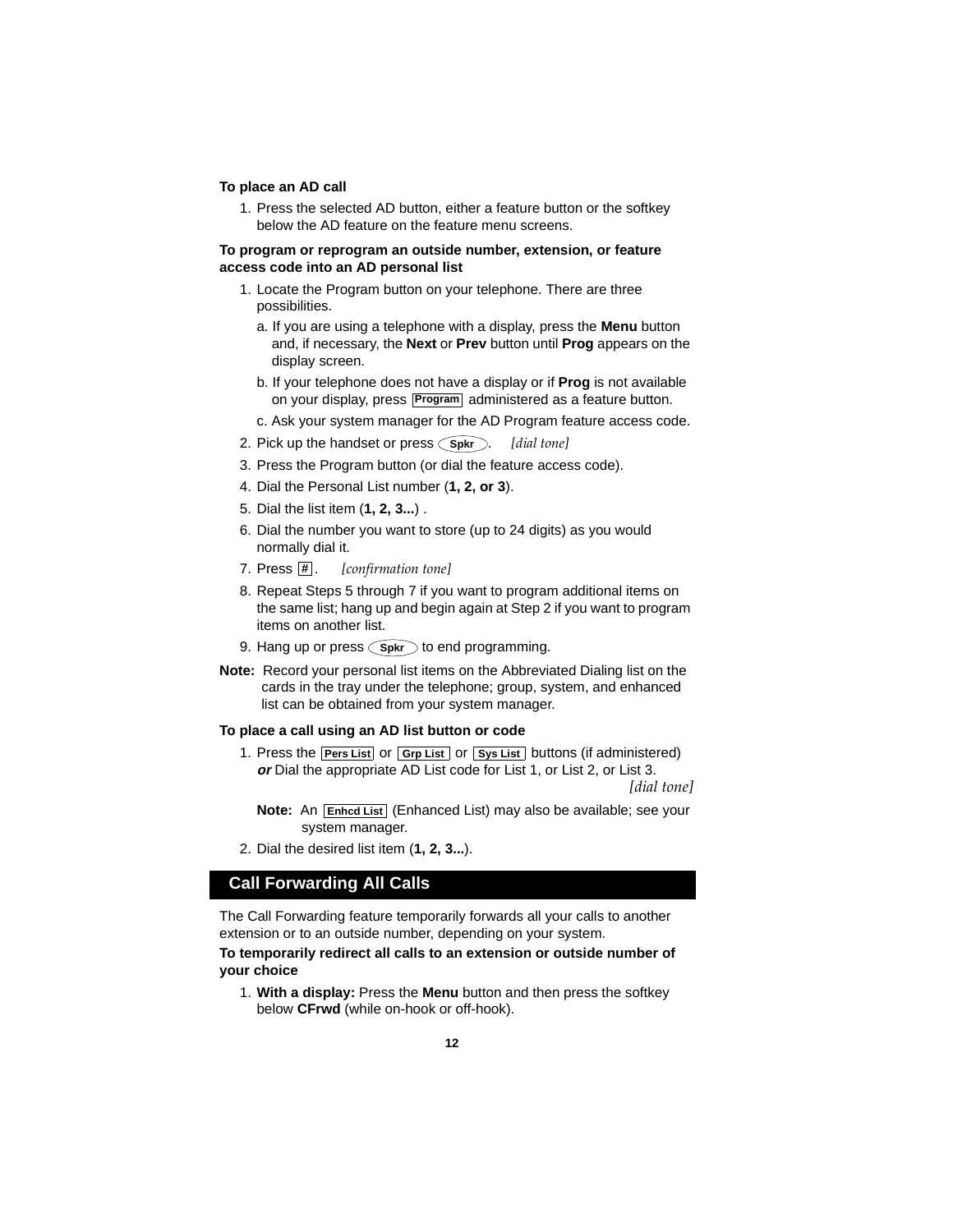**Without a display:** Press the **Call Fwd** button (if administered) (while on-hook or off-hook) **or** Dial the Call Forward access code (while off-hook). *[dial tone]*

**Note:** If you have console permission, next, dial the extension number whose calls are to be forwarded; receive dial tone.

2. Dial the extension or number where calls will be sent.

*[confirmation tone]*

3. Hang up.

#### **To cancel Call Forwarding**

- 1. **With a display:** Press the **Menu** button and then press the softkey below **CFrwd** (while on-hook or off-hook).
- 2. Without a display: Press the **Call Fwd** button (while on-hook) or Dial the Call Forward cancel code (while off-hook). *[confirmation tone]*.

### **Call Park**

The Call Park feature allows you to put a call on hold at your telephone, for retrieval at any extension.

#### **To park a call at your extension (for retrieval at any extension)**

**Note:** To use the Call Park feature on a telephone with display (if Call Park is one of your softkey features), press the **Menu** button and then the softkey below **CPark**. Then hang up.

or, if a **Call Park** button has been assigned to your telephone, press the **Call Park** button (if administered) and hang up.

#### **Otherwise, follow these instructions to park a call at your extension.**

- 1. Press **Trnsfr** . *[dial tone]*
- 2. Dial the Call Park access code. [confirmation tone]
- 3. Press **Trnsfr** again.

*Call is parked at your extension.*

4. Hang up.

#### **To retrieve a parked call from another extension**

- 1. Pick up the handset or press (Spkr).
- 2. Dial the Call Park access code. *[confirmation tone]*
- 3. Dial the extension where the call is parked. *[confirmation tone] If returning to a call parked at your telephone, dial your own extension.*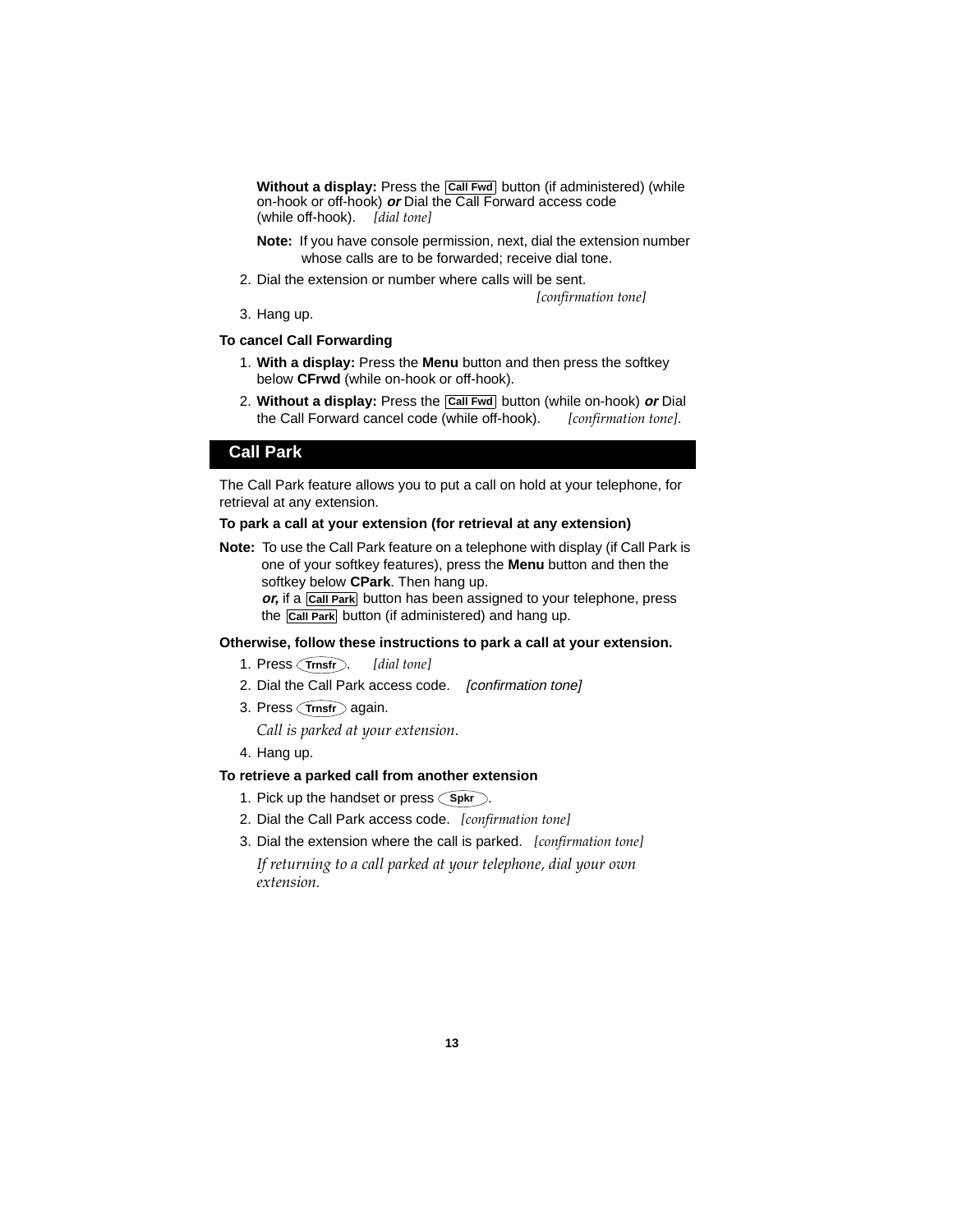## **Call Pickup and Directed Call Pickup**

The Call Pickup feature lets you answer a call at your telephone for another extension in your pickup group. If you can use the Directed Call Pickup feature, you can pick up a call ringing at a specific extension without the person's being a member of your pickup group.

#### **To answer a call placed to a member of your pickup group when your telephone is idle**

1. **With a display:** Press the **Menu** button and then press the softkey below **CPkUp.**

**Without a display:** Press the **CallPickup** button (if administered) or Dial the Call Pickup access code.

*Called telephone stops ringing, and you are connected to the ringing call.*

#### **To pick up a call directly for someone else in your office**

- **Note:** Again, the Directed Call Pickup feature is designed for covering calls for someone while they are away from their desk. In this case, you do not have to be a member of the same pickup group.
	- 1. Press the **DirCall PkUp** button **or** Dial the Directed Call Pickup access code.
	- 2. Dial the extension of the ringing telephone.

*Called telephone stops ringing, and you are connected to the ringing call.*

### **Leave Word Calling**

The Leave Word Calling (LWC) feature leaves a message for a person at another extension to call you back. The called party will be able to dial message service (for example, an attendant, AUDIX or other voice mail system, a covering user, etc.) to retrieve a short, standard message which gives your name and extension, the date and time you called, and the number of times you called.

**To leave a message after dialing an extension (when your call is not answered, you hear a coverage or busy tone, or you have been put on hold)**

1. **With a display:** Press the **Menu** button and then press the softkey below **LWC** before hanging up.

**Without a display:** Press the **LWC** button (if administered) before hanging up. *[confirmation tone]*

*Message light goes on at the called telephone (if so equipped).* **Note:** If reorder tone is heard, message is not stored; try again.

#### **To leave a message without ringing an extension**

1. **With a display:** Press the **Menu** button and then press the softkey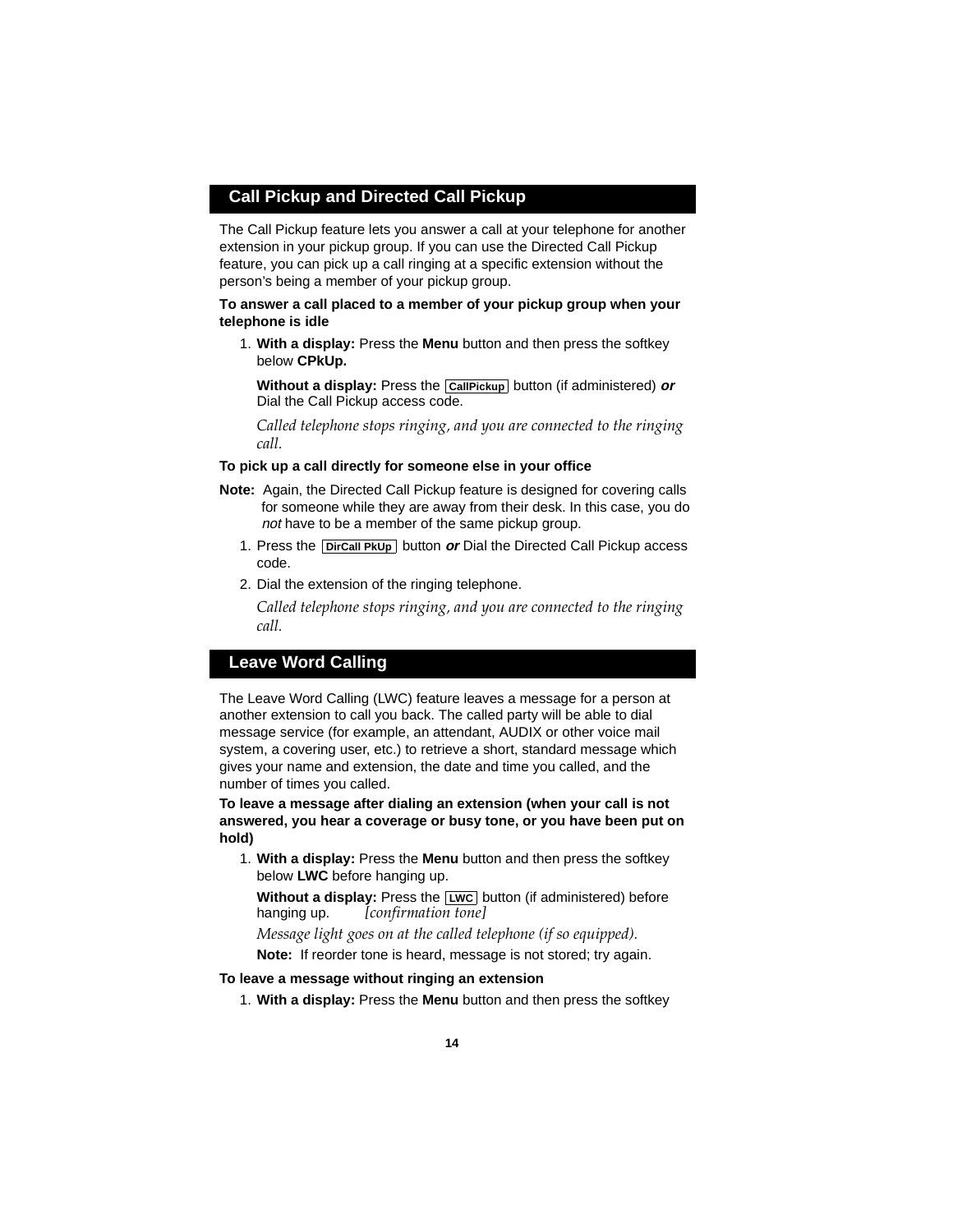below **LWC.**

**Without a display:** Press the **LWC** button **or** Dial the Leave Word Calling access code (while off-hook). *[dial tone]*

- 2. Dial the extension. [confirmation tone] *Message light goes on at the called telephone (if so equipped).*
- 3. Hang up.

#### **To cancel a Leave Word Calling message**

**Note:** You cannot cancel a message left for an AUDIX subscriber.

1. **With a display:** Press the **Menu** button and then press the softkey below **CnLWC** (while on-hook or off-hook).

**Without a display:** Press the **Cancel LWC** button (while on-hook or off-hook) **or** Dial the Leave Word Calling cancel code (while off-hook). [dial tone]

2. Dial the extension. *[confirmation tone]*

**Note:** If reorder tone is heard, the message is not canceled; try again.

### **Self-Administration**

If your telephone has a display and the Self-Administration feature has been activated, you will be able to add (or to remove) feature buttons on your own telephone using the softkeys and the display control buttons.

#### **To administer any of the available features**

- 1. Press the **Menu** button and then the softkey below **Admin**.
	- **Note:** The telephone must be idle; that is, there must NOT be any active or held calls.
- 2. If necessary, enter your security code at the telephone dial pad.
	- **Note:** If you enter an invalid security code, the telephone beeps and the display shows Incorrect Security Code and Cont. (for Continue). Press the softkey below **Cont.** to proceed.

When you have entered the security code, press the softkey below **Done**.

*The display shows the first SELECT FEATURE screen which lists the first set of four self-administrable features. To see the second set of four features, press the Next button. To go back one menu screen, press the Prev button.*

- 3. Press the softkey below the feature you want to place on an available feature button such as **CPkUp** (Call Pickup) or **SAC** (Send All Calls).
	- **Note:** If you choose the Automatic Dialing or Group Paging feature, the display prompts you to add a number such as a telephone number, extension, or trunk code that will be associated with this particular button. When you have entered the correct number, press the softkey below **Done**.
	- **Note:** If you wish to see the full name of any of the features on the feature menu screens (called LongMode), press the softkey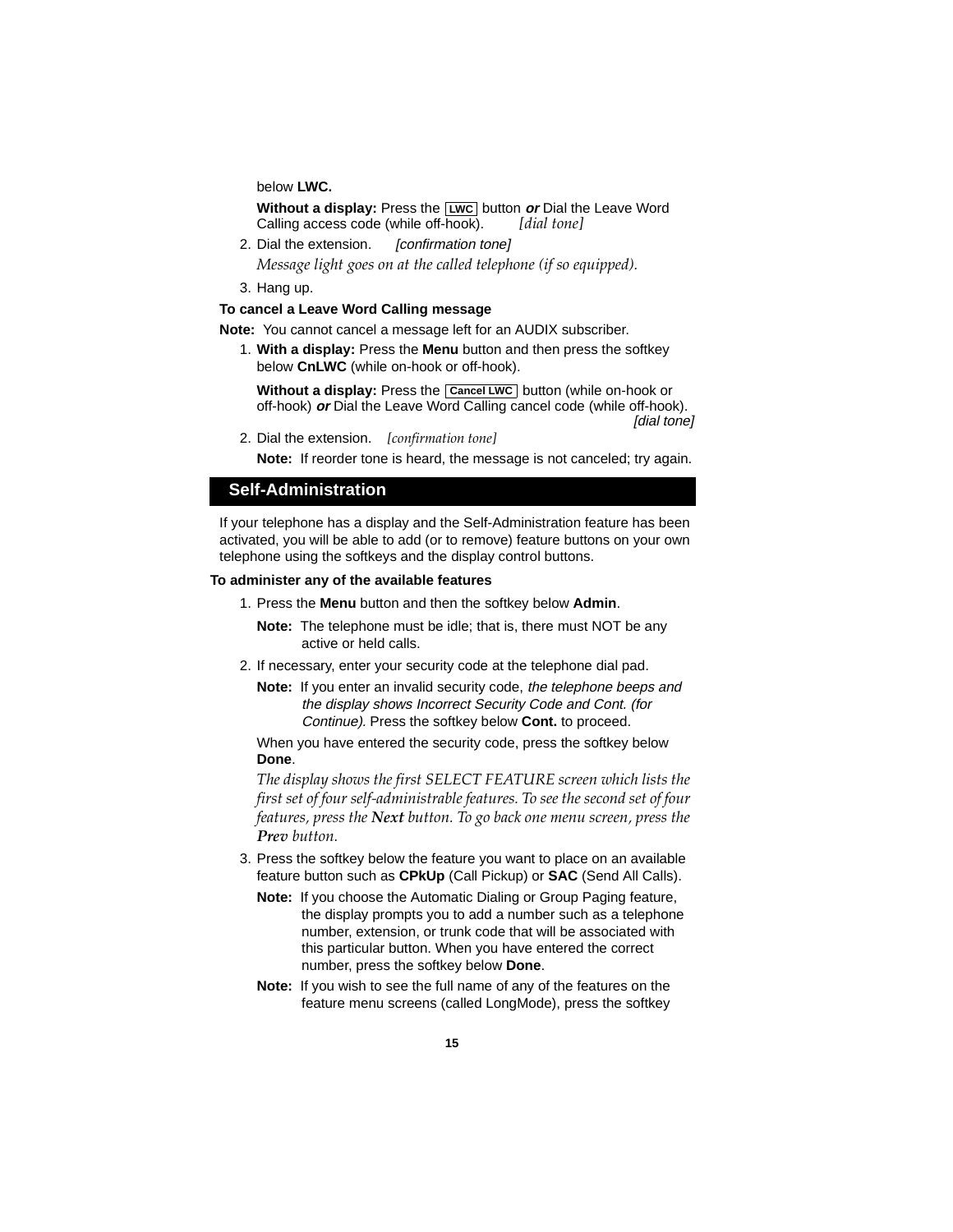below **Expl?**.

4. Press the button on which you wish to assign this feature.

*If the feature is successfully administered on the feature button, the display shows: "Button Programmed!" Go on to Step 5.*

**Note:** If there is already a feature programmed on that button, you see the following screen:

> XXXXX FEATURE ON BUTTON Replace Keep Delete

On this display screen, press either of the softkeys below **Replace** if you want to replace the current feature on that button. Press the softkey below **Keep** if you want to keep the feature on that button. Press the softkey below **Delete** if you want to delete the feature from the button and leave that button blank.

- 5. When you see the "BUTTON PROGRAMMED!" screen on the display, do one of the following:
- If you want to administer another button on your telephone, press the softkey below **Cont** (Continue) on the second line of the "BUTTON PROGRAMMED" screen. The display returns to the feature list. Repeat Steps 3 and 4 to administer other buttons.
- To end self-administration and return to Normal call-handling mode, press the **Exit** button.
- **Note:** Be sure to write the name of the self-administered feature(s) on the telephone designation card next to the appropriate button.

### **Send All Calls**

The Send All Calls feature temporarily sends all your calls to another extension in the same system.

**Note:** Before you can use this feature, your system manager must provide a coverage path for your extension.

#### **To send all calls (except priority calls) immediately to coverage**

1. **With a display:** Press the **Menu** button and then press the softkey below **SAC** (while on-hook).

**Without a display:** Press the **Send Calls** button (while on-hook) **or** Dial the Send All Calls access code (while off-hook) *[confirmation tone]*

#### **To cancel Send All Calls**

1. **With a display:** Press the **Menu** button and then press the softkey below **SAC** again (while on-hook).

**Without a display:** Press the **Send Calls** button again (while on-hook) **or** Dial the Send All Calls cancel code (while off-hook).

*[confirmation tone]*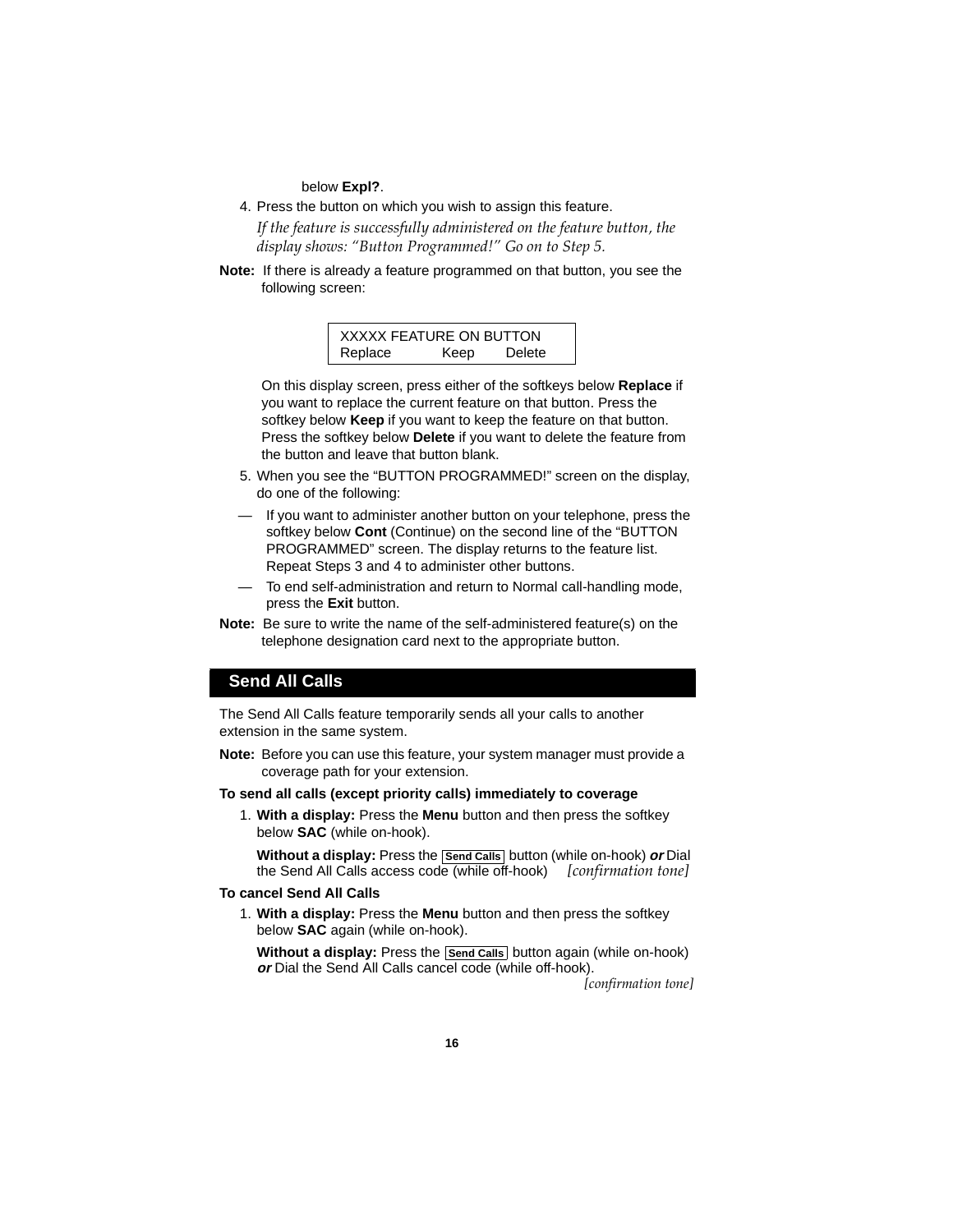### **Whisper Page**

The Whisper Page feature allows you, if you have appropriate permissions, to make an announcement to a person at another extension currently on another call. Only the person at the other extension hears the announcement; the other person on the call cannot hear the message.

**Note:** If you are connecting the headpiece to the Handset jack on the 6400 Series telephones, the M10L-8400 is the only modular base unit that should be used. If you use any other modular base unit, the Whisper Page announcement may be overheard by the other person on the call.

#### **To make an important announcement (such as an incoming call) to someone at another extension busy on another call**

1. Press the **Whisper Page** button or Dial the Whisper Page access code.

*Both people on the other call hear a beep.*

The person whom you have called can press the [**Whisper Answer**] button  $\mathcal{L}$ *which forms a two-party speaking path with your telephone. The other call is put on hold and that person cannot hear your conversation.*

- 2. Speak with the person you have called.
	- **Note:** If the person whom you have called is not using the telephone at the time you activate Whisper Page, the call is converted to a normal call.
	- **Note:** Any person in the system with the **Whisper Answer** button administered on the telephone can block Whisper Page calls by pressing the **Whisper Off** button.

## **Display Features**

**Note:** To ensure easier display visibility, the display on the 6408D+, 6416D+ and 6416D+M, and 6424D+ and 6424D+M can be left in its horizontal position or can be raised to a slightly steeper angle. Check which viewing angle is best for your workstation.

## **Time and Date**

Ordinarily, the time and the date will appear on the upper line of your display. (The 6408+ does not have a display.) The time and date are set at the switch, so if there is an error, contact your system manager.

**Note:** On initially plugging in a 6400 Series display telephone or after a power outage, it may take approximately 15 minutes before the time and date appear on the screen.

## **Call Information**

The 6408 telephones have eight call appearance buttons; the 6416D+ and 6416D+M have 16; the 6424D+ and 6424D+M have 24 buttons. Beginning with the first button in the upper left hand corner of your faceplate and going down, the display identifies the buttons in the left column as **a** through **h**. The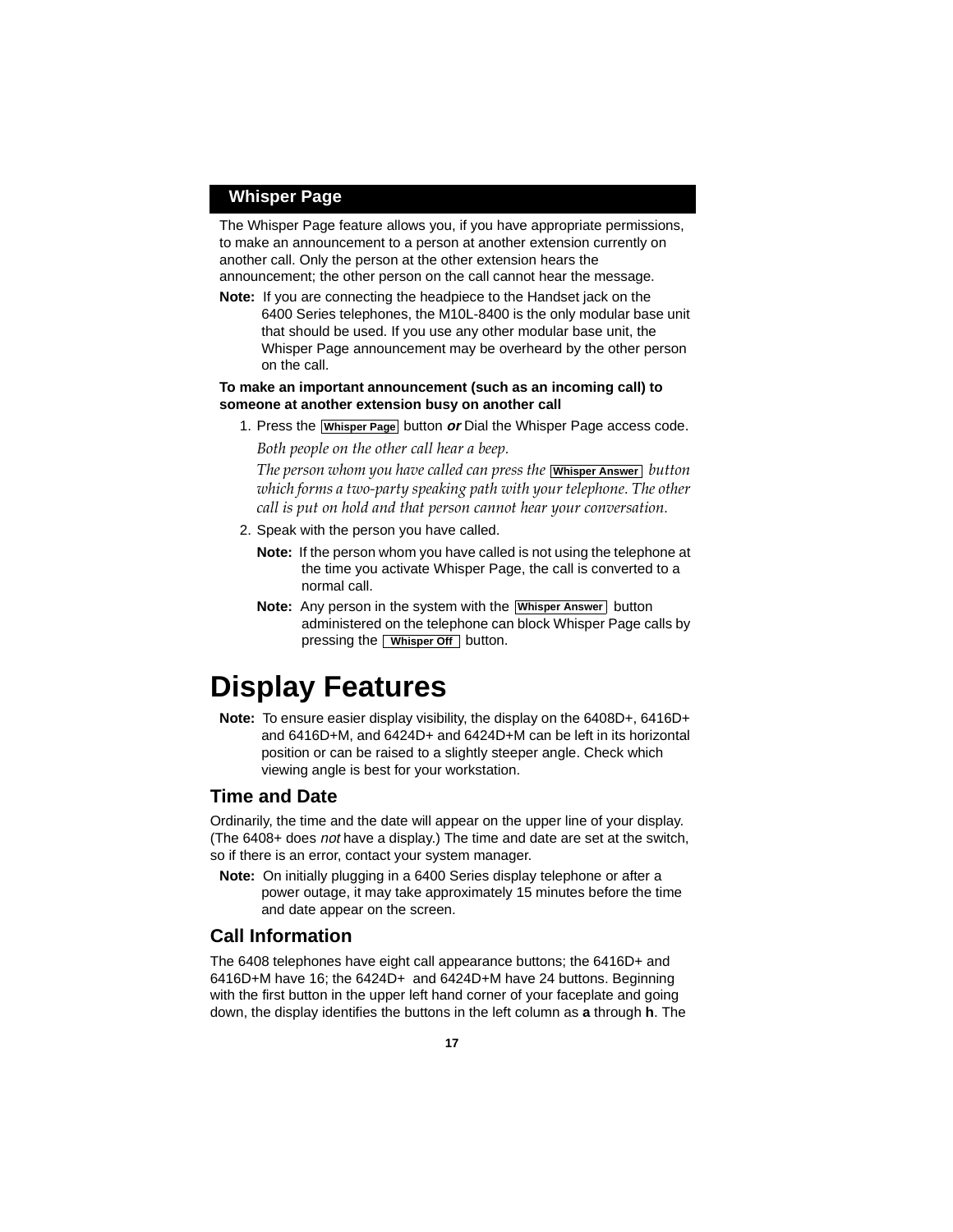buttons in the right column begin with **i** and then go through **p** (on the 6416D+ and 6416D+M) and through **x** (on the 6424D+ and 6424D+M). When the  $\vert$ , it represents call information for the first call appearance button. The next button down would be shown as  $\lfloor b = \rfloor$ , and so on. display shows  $|a=$ 

When you dial an extension, that number is shown and then replaced by the called party's name and extension. When a call is received from another extension, the caller's name is shown; when a call is received from outside, "OUTSIDE CALL" or a trunk identifier is shown.

The display remains in Normal (call-handling) Mode until you activate one of the other display or softkey features. After using any of these features, return to Normal Mode by pressing the **Exit** button.

### **Call Timer and Timer**

The Call Timer and the Timer features are used to measure elapsed time on a call.

However, **the Call Timer feature** can be used ONLY if your telephone is connected to a DEFINITY ECS Release 6.3 or later. This feature, once activated, measures elapsed time automatically on all calls until you turn off the Call Timer feature.

**The Timer feature** must be turned on for each individual call you wish to time. At the end of the call, you must immediately turn off the feature. This feature can be used with any DEFINITY switch release.

Check with your system manager to see if you can use either of these features.

#### **To use the Call Timer feature to measure elapsed time on telephone calls**

1. Press the **Menu** button and then press the softkey below **CTime or,** if **CTime** is not available on your display, press the **Call Timer** button (if administered).

*The Call Timer will measure elapsed time automatically on all calls until you turn off the Call Timer feature.*

2. When you want to turn off the Call Timer feature, press the **Menu** button and press the softkey below **CTime** *or***,** if you have activated this feature with **Call Timer**, press the **Call Timer** button.

#### **To use the Timer feature to measure elapsed time on an individual telephone call**

1. Press the **Menu** button and then press the softkey below **Timer** (which exits you from softkey mode) or, if Timer is not available on your display, press the **Timer** button

(if administered).

2. To stop the timer and clear the display, press the **Menu** button and then press the softkey below **Timer** again or, if Timer is not available on your display, press **Timer** again.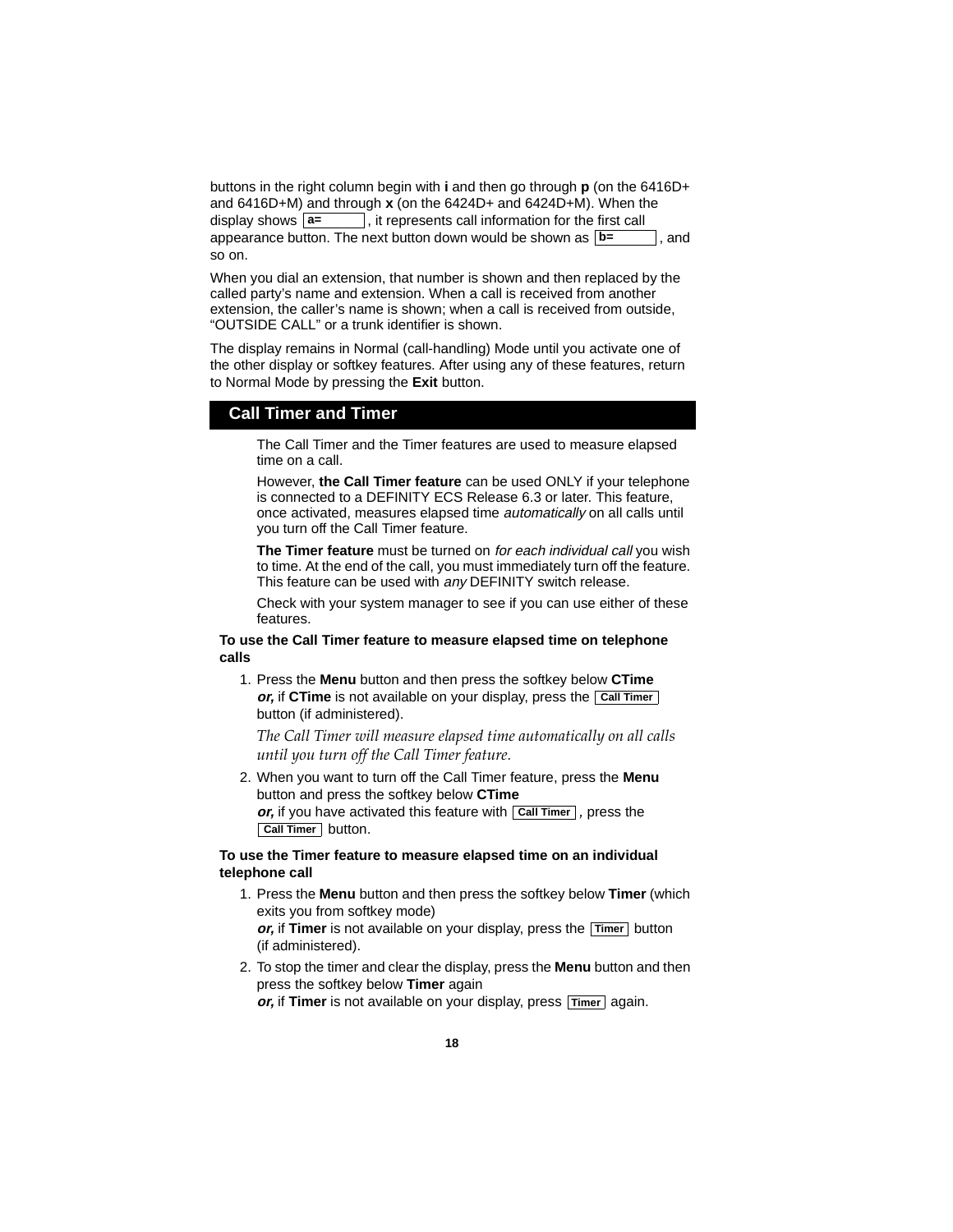### **Directory**

The Directory feature allows you to search for the extension of another user in your location by keying in the user's name at the dial pad.

#### **To search the directory for a name**

- 1. Press the **Menu** button and then press the softkey below **Dir** *or***,** if **Dir** is not available on your display, press the **Directory** button (if administered).
- 2. Key in the selected name with dial pad keys: **last name, comma** (use  $\boxed{*}$ ), first name or initial.
- 3. Press the **Next** button for each successive directory name you wish to see.
- 4. To search for a new name, press the softkey below **Dir** or press the **Directory** button and go through the above sequence again.
- 5. When you are ready to exit the directory, press the **Exit** button.

#### **To place a call to the name shown on the display**

- 1. Pick up the handset.
- 2. While the name is shown, press the **Call Disp** button (if administered) *or***,** if you do not have a **Call Disp** button on your set, press the **Exit** button and then dial the number using the dial pad.

**Note:** You can also leave your handset on-hook. The speakerphone will turn on automatically when you press **Call Disp**.

#### **Exit**

Use the Exit feature to leave Display Mode (after using any display or softkey feature) and return to Normal Mode. You can then use the display to view the time and date and to identify call appearance, calling/called party, and calling/called number.

#### **To exit a display feature and return to Normal (display) Mode**

1. Press the **Exit** button.

*Display will show the time and date or, when applicable, call/caller information.*

#### **Inspect**

The Inspect feature shows you call-related information for an incoming call when you are already active on a call, or, with this feature, you can see who is on hold.

#### **To use the Inspect feature**

1. Press the **Menu** button and then press the softkey below **Inspt**  or, if Inspt is not available on your display, press the **Inspect** button (if administered).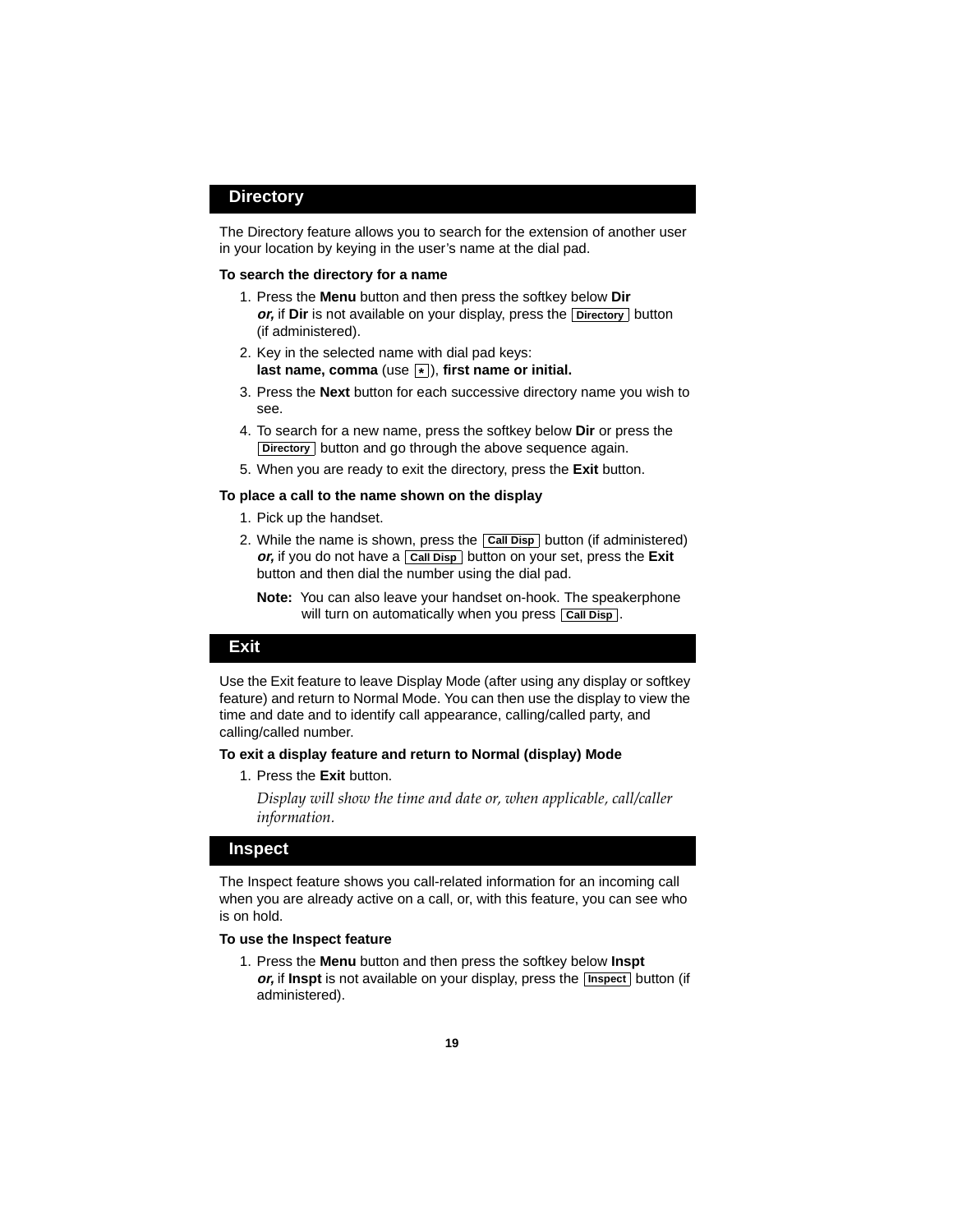2. Press the call appearance button in question. *Information is shown on the display screen;* 

*you remain connected to the present call.*

3. To return to the held call, press the **Exit** button and then the call appearance button of the held call.

## **Stored Number/View**

The Stored Number or View feature allows you to check: 1) the number stored as an item on an Abbreviated Dialing list, 2) the number you last dialed (via Last Number Dialed feature), or 3) the name of the feature that has been programmed on any of your telephone's call appearance/feature buttons.

#### **To view the number stored as a list item**

- 1. Press the **Menu** button and then press the softkey below **BtnVu or** Press the **View** button.
- 2. Press the selected **Pers List** or **Grp List** or **Sys List** button **or** Dial the appropriate AD List code for List 1, or List 2, or List 3.

**Note:** An **Enhcd List** (Enhanced List) may also be available; see your system manager.

3. Dial the selected list item (**1, 2, 3...**).

*Stored number is shown.*

- 4. Hang up.
- 5. To return to the Normal (display) Mode, press the **Exit** button or begin again at Step 2 to see another stored number.

#### **To view the feature stored on a call appearance/feature button OR the last number you dialed OR a number stored on an AD button**

- 1. Press the **Menu** button and then press the softkey below **View or,** if View is not available on your display, press the **View** button.
- 2. Press the selected feature button.
	- **Note:** To view the last number you dialed, press (Redial), or to view the number stored on an AD button, press the selected AD button.
- 3. To return to the Normal (call-handling) Mode display, press the **Exit** button or repeat Step 2 to see another stored number.

# <span id="page-23-0"></span>**Modular Interface Capabilities**

If you are using a 6416D+M or 6424D+M telephone, you can install a module in the telephone's desktop stand for increased set functionality. Figure 5 shows the rear of the desktop stand on these telephones. Number **1** in Figure 5 shows the module opening on the back of the stand. Remove the cover (shown as **2**) before you install the module. For more information about specific modules, see the documentation supplied with the module.

**Note:** These modules can ONLY be used in the desktop position; they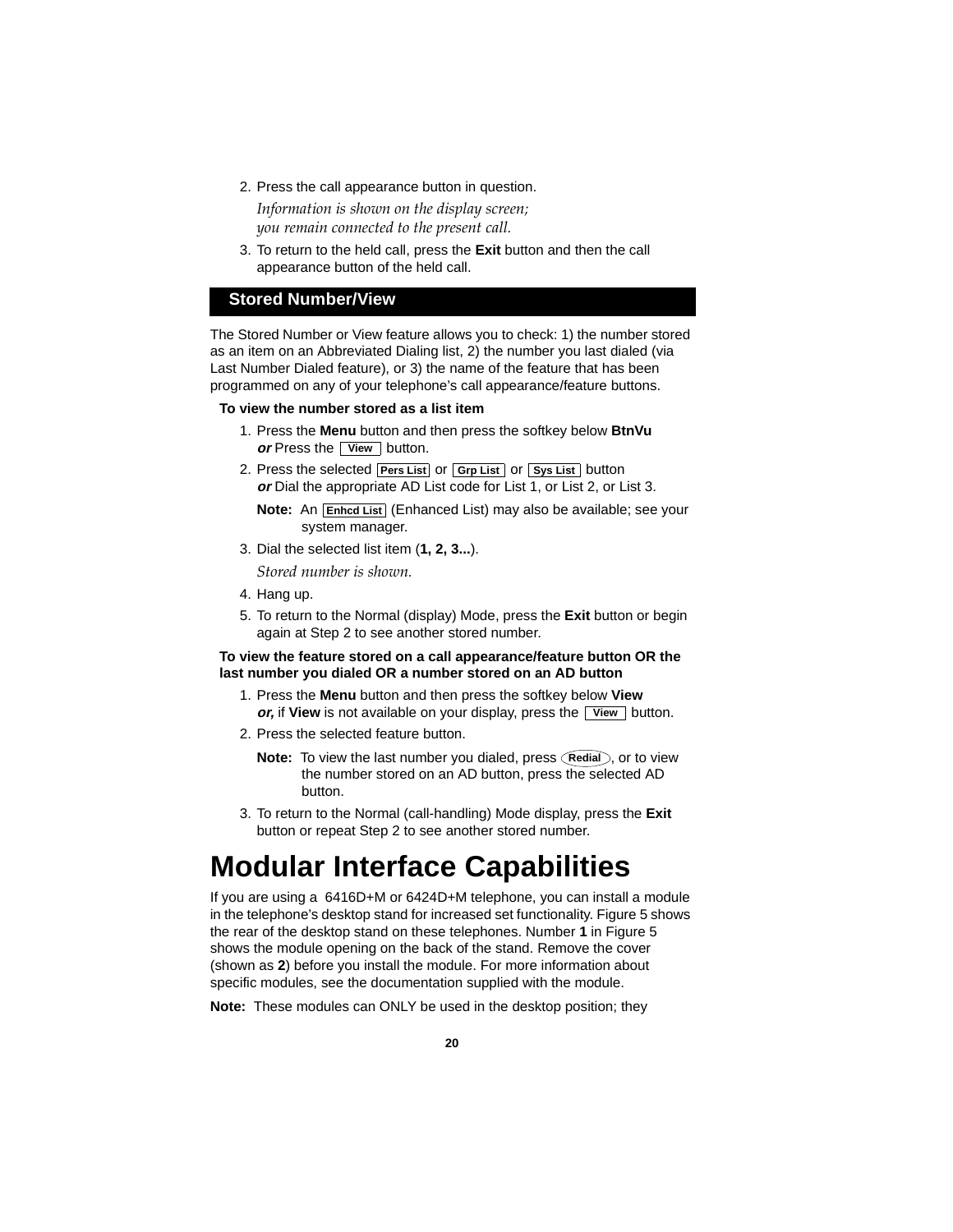CANNOT be used if the telephone is to be wall-mounted.



**FIGURE 5 A Rear View of the 6416D+M and 6424D+M Telephones**

## **Telephone Installation**

All of the 6400 Series telephones described in this manual can be either desk-mounted or wall-mounted. Use the following directions for installing any of these telephones. Figure 6 shows the back of the 6400 Series telephones.



<span id="page-24-0"></span>**FIGURE 6 The Bottom of the 6400 Series Telephones**

## **Desktop Installation**

**Note:** In non-modular 6400 Series telephones, you can use the telephone without the desktop stand, if you so choose. (If the telephone desktop stand contains the modular interface, the desktop stand must be left connected to the telephone.)

If you do not use the telephone with attached desktop stand, it is suggested that you place small round feet (included in a plastic bag in the box in which the telephone was packed) on each corner of the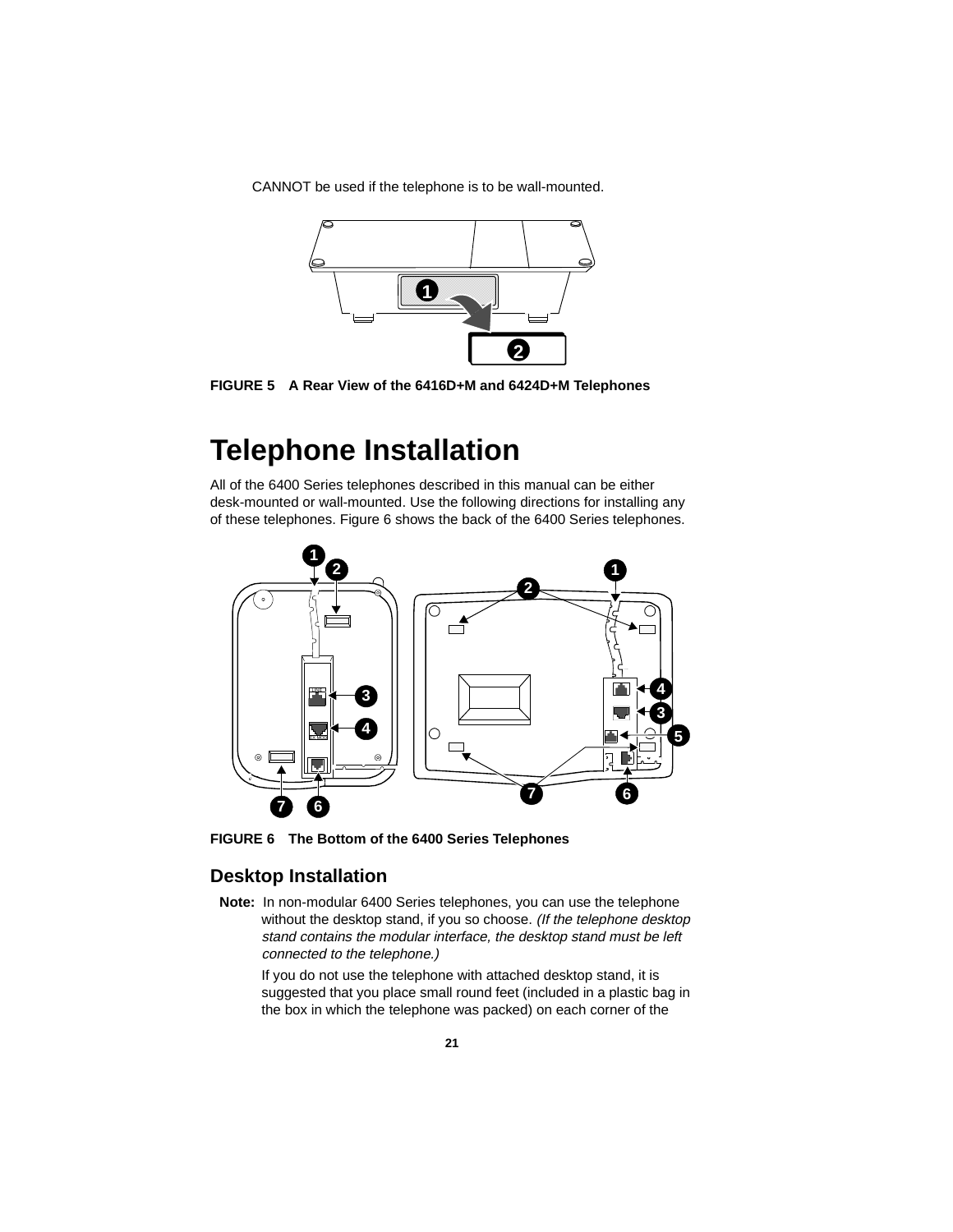bottom of the telephone housing.

- 1. Turn the telephone face down on a flat surface.
- 2. Remove the desktop stand (the upper tabs on the stand are shown as **2** in Figure 6; the lower tabs are shown as **7** in Figure 6). If you are using a 6416D+M or 6424D+M telephone and want to install the adjunct module, do so now before proceeding with the following steps. For more information on the installation of the module, see the documentation that came in the box with the module.
- 3. Snap one end of the line cord (D2R or D8W) into the "LINE" jack (**3** in Figure 6) on the bottom of the telephone.
- 4. If you are installing a 6416D+ or 6416D+M or a 6424D+ or 6424D+M with a connected expansion module, snap one end of the expansion module cord into the "XM24" jack (**4** in Figure 6).
- 5. Thread the line cord (and expansion module cord, if appropriate) through the routing channel leading to the top of the desktop stand (**1** in Figure 6). Make sure that each cord is placed securely under the square tabs in the routing channel.
- 6. Snap one end of the coiled handset cord into the Handset jack (**6** in Figure 6). This jack is labeled  $\sqrt{2}$ . Thread the handset cord into the channel leading to the side edge of the telephone).
- 7. Turn the telephone right side up, with the front facing you.
- 8. Snap the free end of the handset cord into the handset and place the handset in the cradle.
- 9. If appropriate, snap the free end of the expansion module cord into the TEL SET jack on the expansion module.
- 10. Snap the free end of the line cord into the modular wall jack.
- 11. Lift the handset and listen for dial tone. If there is no dial tone, check all wire connections to make sure they are secure.
- **Note:** If you are using a headset with the telephone, you can connect it to the Handset jack (**6** in Figure 6) or the Headset jack on some telephones (**5** in Figure 6).

## **Wall Installation**

**Note:** For wall-mounting, you will need a 1-foot line cord. (This cord is not supplied with the telephone, but can be ordered by using this comcode: 103786760.)

 If you are wall-mounting the telephone, you should remove the tray from the base of the telephone. For this purpose, use the instructions listed under "Removing the Telephone Tray" later in this guide.

- 1. Make sure the 8-conductor wall mount plate is in place.
- 2. Do the following to reverse the handset hook. (**a** in Figure 7 shows the handset retainer located under the handset.)
- In order to release the handset retainer hook, press down on the hook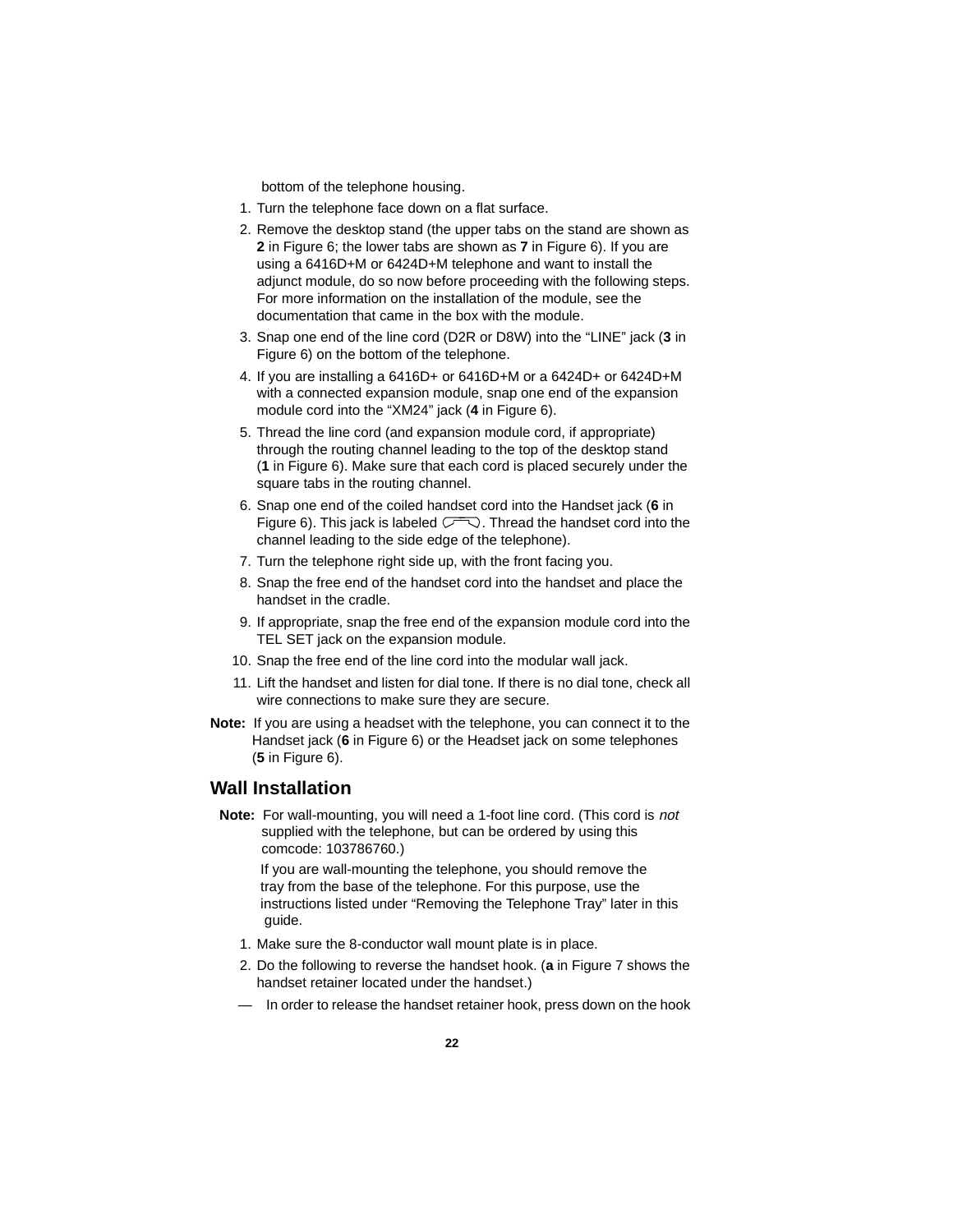and slide it toward the top of the telephone. (See **b** in Figure 7.)

— Rotate the hook 180 degrees (as in **c** in Figure 7) and then slide it back into its slot so the bottom part now sticks out from the top. (See **d** in Figure 7.) Snap the hook firmly into place.



#### **FIGURE 7 Removing, Rotating, and Replacing the Handset Retainer**

- 3. Place the telephone face down on a flat surface.
- 4. Remove the desktop stand which is attached to the base of the telephone by tabs on the top and back of the stand, shown as **2** and **7** in Figure 6 on [page 21.](#page-24-0)
	- **Note:** Figure 8 below shows the removal of the desktop stand from two different 6400 Series telephone models. Check to see which model is most like the back of your telephone.
- Press inward on the top of the stand until you can lift the upper tab(s) of the stand (shown as **1** in the figure below) out of the tab slot(s) (shown as **2** in the figure below) on the telephone.
- Lift the bottom of the stand out of the lower tab slot(s).





**FIGURE 8 Removing the Desktop Stand**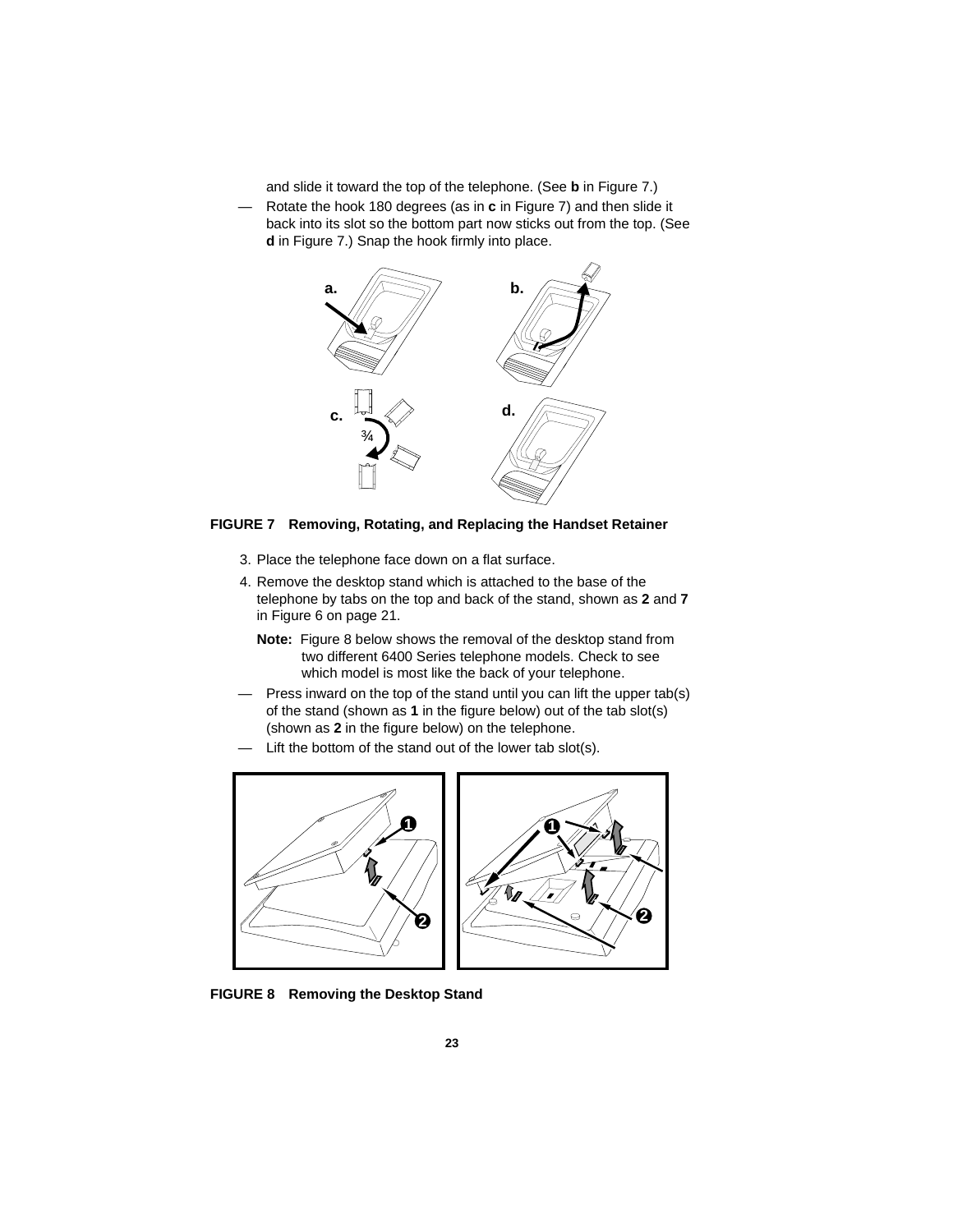- 5. Reverse the desktop stand so that the larger end is facing down.
- 6. Snap the line cord into the "LINE" jack in the bottom of the telephone and coil the excess cord in the back of the deskstand.
- 7. Snap one end of the coiled handset cord into the Handset jack (labeled  $\bigtriangledown$ ). Thread the handset cord into the channel leading to the side  $\sqrt{2}$ edge of the telephone
- 8. Slowly lower the reversed deskstand onto the bottom of the telephone until the tabs at the top and bottom of the deskstand snap into the appropriate slots on the bottom of the telephone.
- 9. Place the free end of the line cord through the opening in the middle of the deskstand and then snap the free end of the line cord into the wall jack.
- 10. Place the base of the telephone on the wall-jack mounting studs, and pull downward until it is secure. (See Figure 9.)



#### **FIGURE 9 Placing the Telephone on the Wall Jack Mounting Studs**

- 11. Snap the free end of the handset cord into the handset and place the handset in the cradle.
- **Note:** The handset hook you repositioned will hold the handset in place.
	- 12. Lift the handset and listen for dial tone. If there is no dial tone, check all wire connections to make sure they are secure.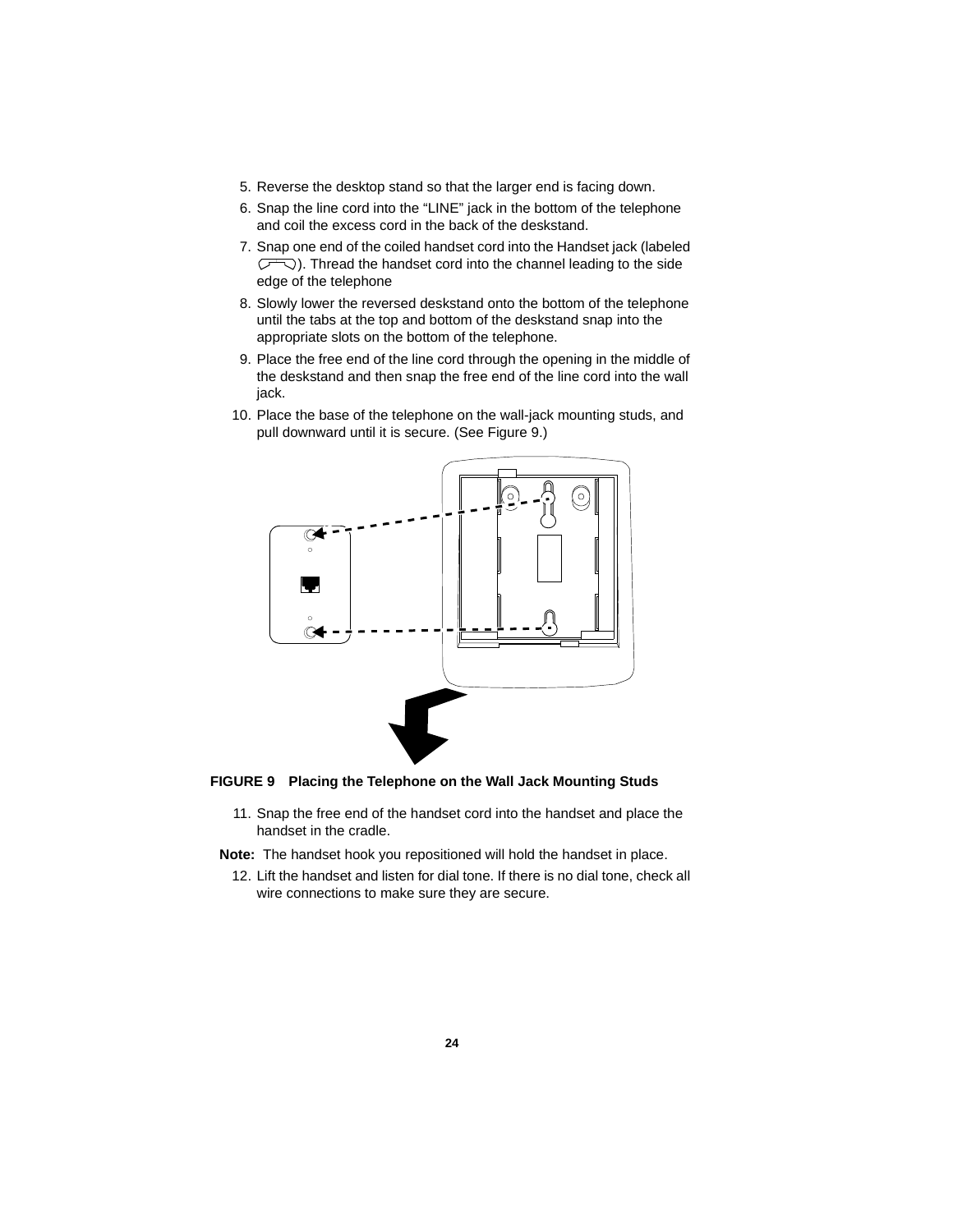## **Removing the Telephone Tray**

You may wish to remove the tray from the base of the telephone, especially if you are wall-mounting the telephone. See Figure 10 for further help.

- 1. Pull the tray from the base of the telephone as far as it will go.
- 2. Using your thumb, press down on the center of the tray.
- 3. Continue to pull the tray until it is completely separated from the base.



**FIGURE 10 Removing the Tray from the Base of the Telephone**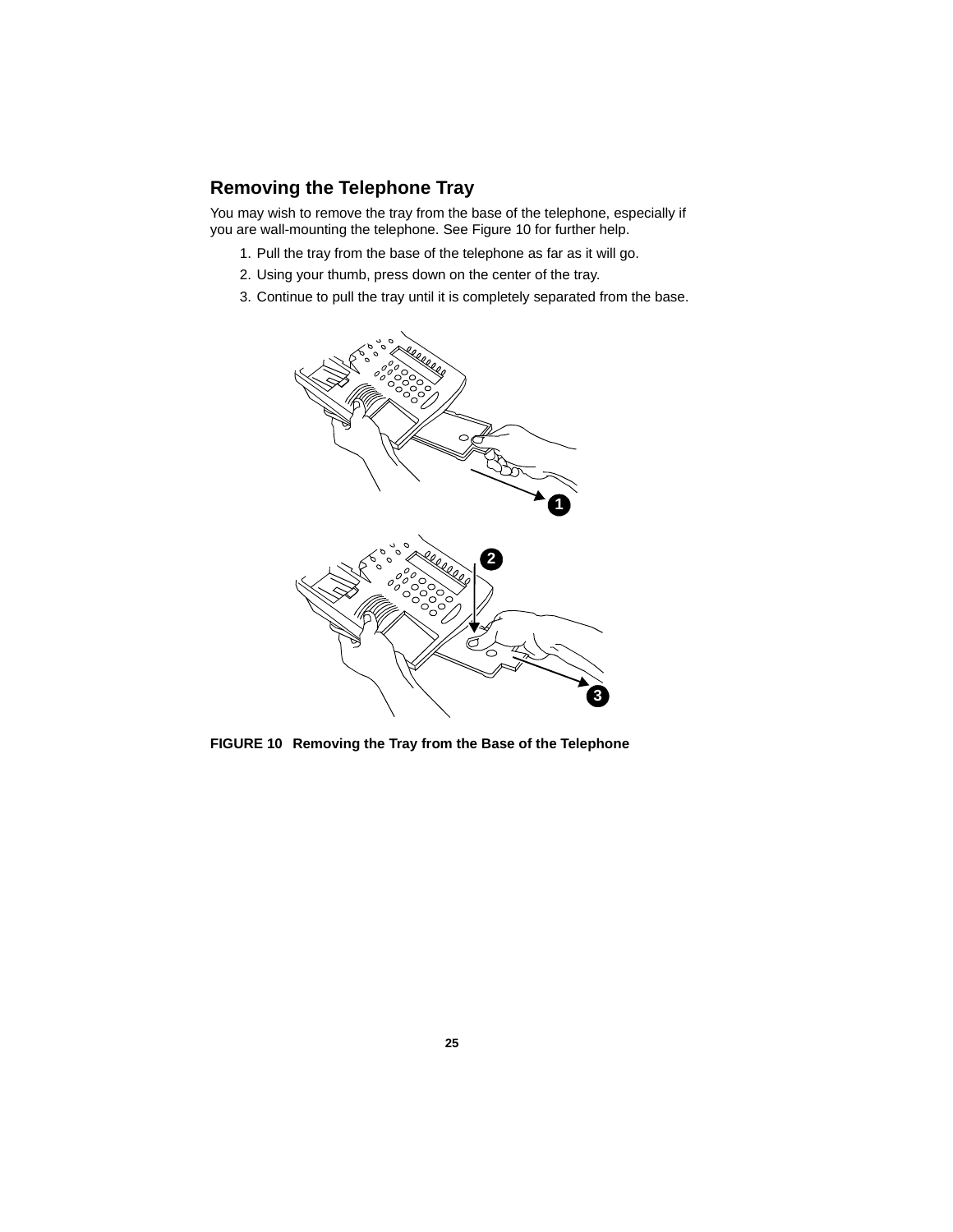## **Installing the Designation Card**

Use the button designation card to write the telephone number, extension, name, or feature that each call appearance/feature button can access. In order to help you match the designation cards with the call appearance/feature buttons on the telephone, the columns of button labels are marked with the 6400 Series multi-line telephone model with which the label can be used.

Below the perforated bottom edge of each designation card is a telephone number card on which you can write your telephone number or extension.

#### **To label and install the designation card and telephone number card**

- 1. Print the numbers/features on the button designation card that corresponds with the telephone you are using, and type or write your phone number or extension on the telephone number card (labeled **Tel no.**).
- 2. Crease the perforated edges of the cards you have filled out and then tear the button designation strips and the station number card along the perforations.
- 3. Place the button designation card and telephone number card under the plastic card cover on the telephone by doing the following:
- The transparent designation card cover is attached to the frame of the telephone by tabs on the top and bottom of the cover. Remove the cover by pulling the top tab forward and then lifting the bottom of the transparent cover from the telephone.
- Place the designation card(s) on the telephone and then replace the transparent cover over the card by inserting the tabs at the bottom and then pressing the top down until it clicks.
- **Note:** You can order additional designation cards in quantities of 25 cards and 100 cards per package. Use the following comcodes when you place your order.

 25 sheets of designation and telephone number cards: Comcode: CC847984614

 100 sheets of designation and telephone number cards: Comcode: CC847984622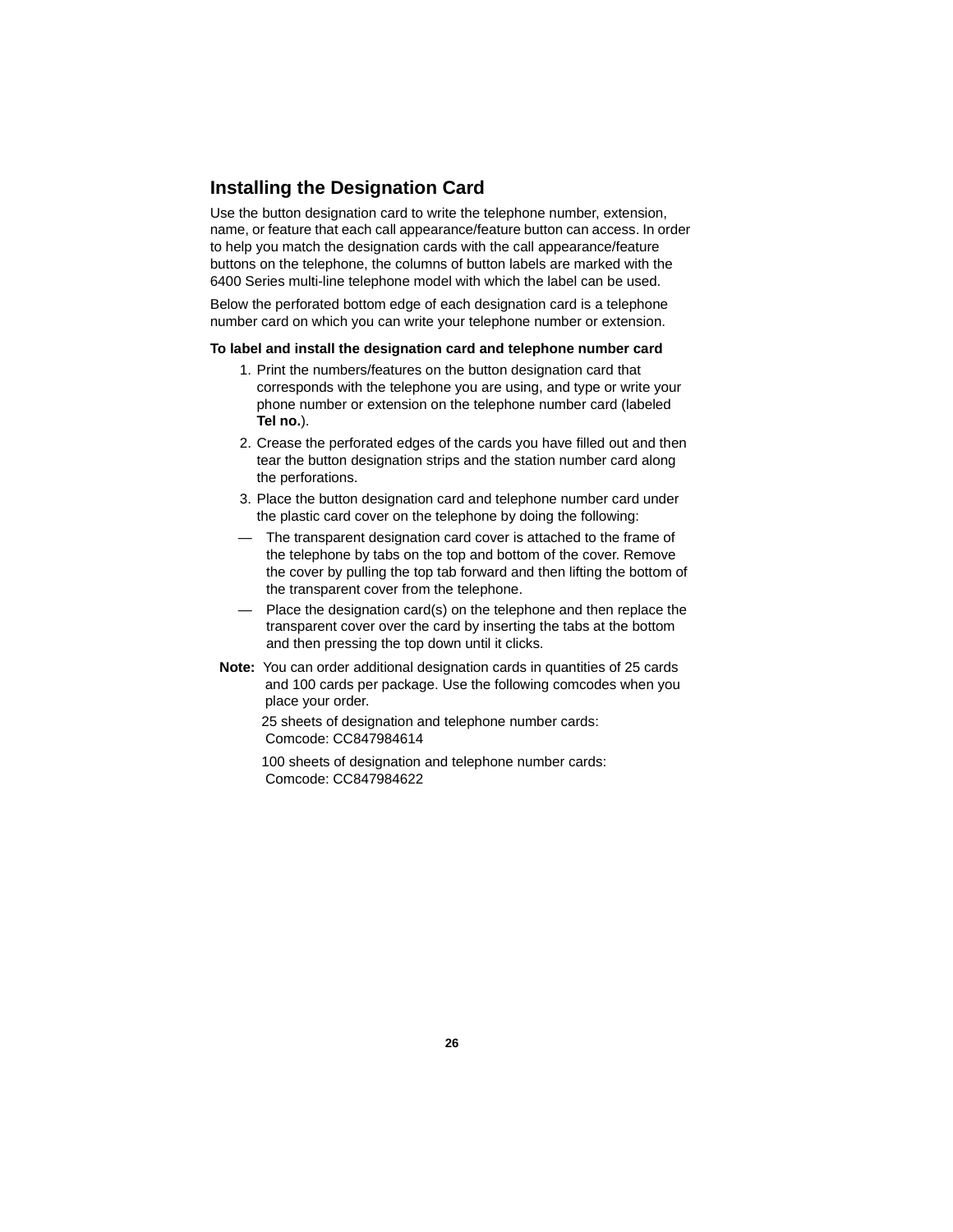## **Tones and Their Meaning**

**Note:** The tables below describe the defaults for each ringing and feedback tone. Check with your system manager to verify if the descriptions in the **Meaning** column are accurate for your system.

|  |  |  | Ringing Tones are produced by an incoming call. |
|--|--|--|-------------------------------------------------|
|--|--|--|-------------------------------------------------|

| <b>Ringing Tones</b> |                          |                                                                                                                       |
|----------------------|--------------------------|-----------------------------------------------------------------------------------------------------------------------|
| Rings                |                          | <b>Meaning</b>                                                                                                        |
| 1 ring               |                          | A call from another extension.                                                                                        |
| 2 rings              |                          | A call from outside or from the attendant                                                                             |
| 3 rings              |                          | A priority call from another extension, or<br>from an Automatic Callback call you<br>placed.                          |
|                      | ring-ping<br>(half-ring) | A call redirected from your telephone to<br>another because Send All Calls or Call<br>Forwarding All Calls is active. |

**Feedback tones** are those which you hear through the handset (receiver) or the speaker.

| <b>Feedback Tones</b> |                          |                                                                                                                                                                                                                                     |
|-----------------------|--------------------------|-------------------------------------------------------------------------------------------------------------------------------------------------------------------------------------------------------------------------------------|
| Tones                 |                          | Meaning                                                                                                                                                                                                                             |
|                       | busy                     | A low-pitched tone repeated 60 times a<br>minute; indicates the number dialed is in<br>use.                                                                                                                                         |
|                       | call waiting<br>ringback | A ringback tone with lower-pitched signal at<br>the end; indicates the extension call is<br>busy, and the called party has been given a<br>call waiting tone. If you hear this tone, you<br>may wish to activate Automatic Callback |
|                       | confirmation             | Three short bursts of tone; indicates a<br>feature activation or cancellation has been<br>accepted.                                                                                                                                 |

continued on next page